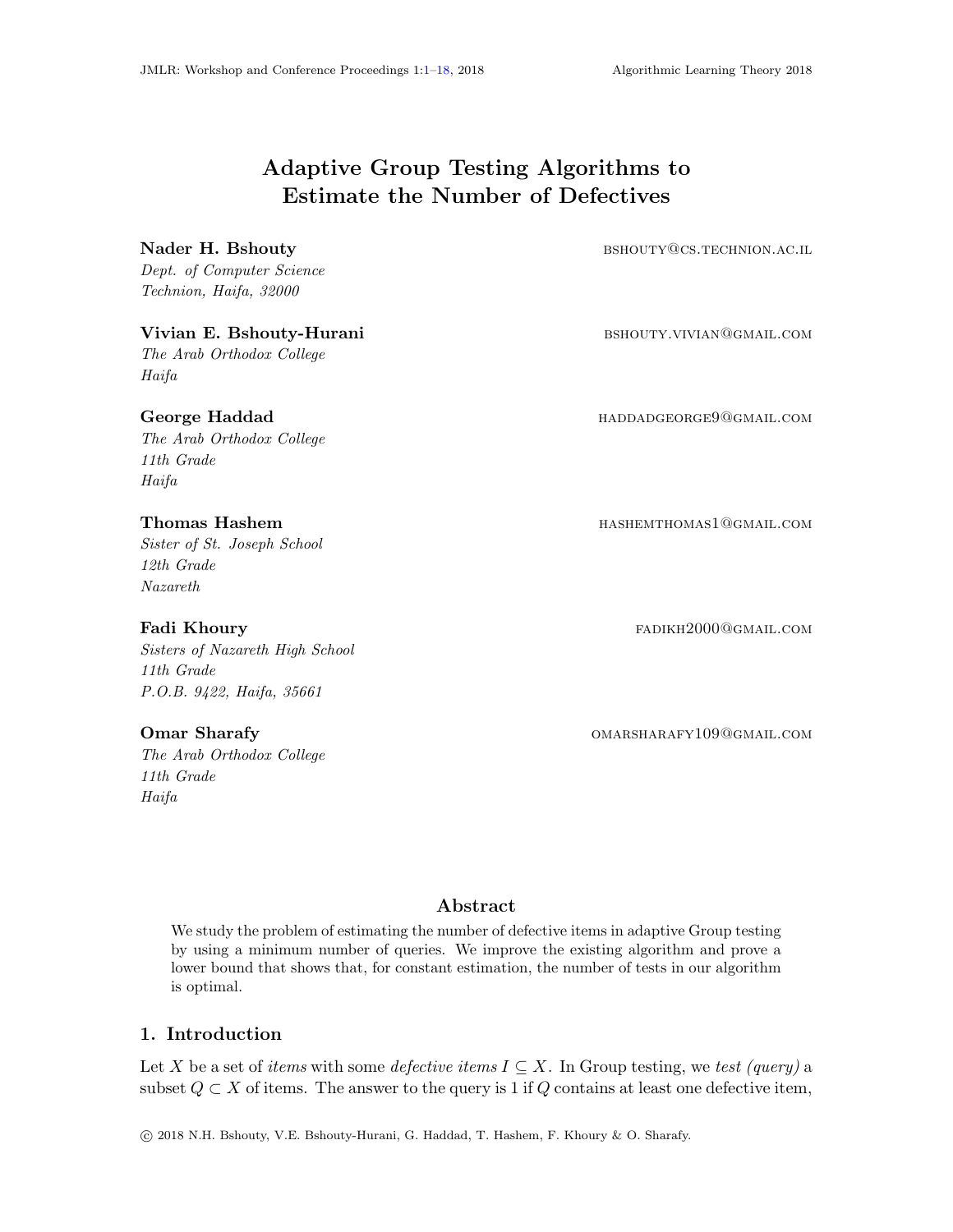i.e.,  $Q \cap I \neq \emptyset$ , and 0 otherwise. Group testing was originally introduced as a potential approach to the economical mass blood testing, [\(Dorfman,](#page-12-0) [1943\)](#page-12-0). However it has been proven to be applicable in a variety of problems, including DNA library screening, [\(Ngo](#page-13-0) [and Du,](#page-13-0) [1999\)](#page-13-0), quality control in product testing, [\(Sobel and Groll,](#page-13-1) [1959\)](#page-13-1), searching files in storage systems, [\(Kautz and Singleton,](#page-13-2) [1964\)](#page-13-2), sequential screening of experimental variables, [\(Li,](#page-13-3) [1962\)](#page-13-3), efficient contention resolution algorithms for multiple-access communication, [\(Kautz and Singleton,](#page-13-2) [1964;](#page-13-2) [Wolf,](#page-13-4) [1985\)](#page-13-4), data compression, [\(Hong and Ladner,](#page-12-1) [2002\)](#page-12-1), and computation in the data stream model, [\(Cormode and Muthukrishnan,](#page-12-2) [2005\)](#page-12-2). See a brief history and other applications in [\(Cicalese,](#page-12-3) [2013;](#page-12-3) [Du and Hwang,](#page-12-4) [2000,](#page-12-4) [2006;](#page-12-5) [Hwang,](#page-12-6) [1972;](#page-12-6) [Macula and Popyack,](#page-13-5) [2004;](#page-13-5) [Ngo and Du,](#page-13-0) [1999\)](#page-13-0) and references therein.

Estimating the number of defective items |I| up to a multiplicative factor of  $1 \pm \epsilon$  is studied in [\(Cheng and Xu,](#page-11-0) [2014;](#page-11-0) [Damaschke and Muhammad,](#page-12-7) [2010a,](#page-12-7)[b;](#page-12-8) [Falahatgar et al.,](#page-12-9) [2016;](#page-12-9) [Ron and Tsur,](#page-13-6) [2014\)](#page-13-6). Estimating the number of defective items is an important problem in biological and medical applications [\(Chen and Swallow,](#page-11-1) [1990;](#page-11-1) [Swallow,](#page-13-7) [1985\)](#page-13-7). It is used for estimating the proportion of organisms capable of transmitting the aster-yellows virus in a natural population of leafhoppers [\(Thompson,](#page-13-8) [1962\)](#page-13-8), estimating the infection rate of yellow-fever virus in a mosquito population [\(Walter et al.,](#page-13-9) [1980\)](#page-13-9) and estimating the prevalence of a rare disease using grouped samples to preserve individual anonymity [\(L.Gastwirth](#page-13-10) [and A.Hammick,](#page-13-10) [1989\)](#page-13-10).

In the *adaptive algorithm*, the tests can depend on the answers to the previous ones. In the *non-adaptive algorithm* they are independent of the previous ones and; therefore, one can do all the tests in one parallel step.

In this paper we study the problem of estimating the number of defective items  $|I|$  up to a multiplicative factor of  $1 \pm \epsilon$  with an adaptive Group testing algorithm. We first give new lower bounds and then give algorithms that improve the results from the literature. Our lower bounds show that our algorithms are optimal.

#### <span id="page-1-0"></span>1.1. Previous and New Results

Let X be a set of n items with a set of defective items  $I$ . Estimating the number of defective items  $|I| = d$  up to a multiplicative factor of  $1 \pm \epsilon$  is studied in [\(Cheng and](#page-11-0) [Xu,](#page-11-0) [2014;](#page-11-0) [Damaschke and Muhammad,](#page-12-7) [2010a,](#page-12-7)[b;](#page-12-8) [Falahatgar et al.,](#page-12-9) [2016;](#page-12-9) [Ron and Tsur,](#page-13-6) [2014\)](#page-13-6). The best algorithm is the algorithm of Falahatgar et al. [\(Falahatgar et al.,](#page-12-9) [2016\)](#page-12-9). Falahatgar et al. gave a randomized algorithm that asks  $2 \log \log d + O((1/\epsilon^2) \log(1/\delta))$ queries in expectation and with probability at least  $1 - \delta$  returns an estimation of d up to a multiplicative factor of  $1 \pm \epsilon$ . They also prove the lower bound  $(1 - \delta) \log \log d$ . We show that by some modifications of their algorithm one can get the same result with  $(1$ δ) log log  $d + O((1/\epsilon^2) \log(1/\delta))$  queries in expectation. We then give the lower bound  $(1$ δ) log log  $d + (1/\epsilon) \log(1/\delta)$  for the number of queries. This shows that for constant  $\epsilon$ , our algorithm is optimal.

Those randomized algorithms are not Monte Carlo. They may ask  $\log \log n$  queries in the worst case (but with a small probability). We then study deterministic, randomized Las Vegas and randomized Monte Carlo algorithms for this problem. For randomized Monte Carlo algorithms we give the lower bound  $\log \log d + (1/\epsilon) \log(1/\delta)$  and then give an algorithm that asks  $\log^* n + \log \log d + O((1/\epsilon^2) \log(1/\delta))$  queries in expectation. Here,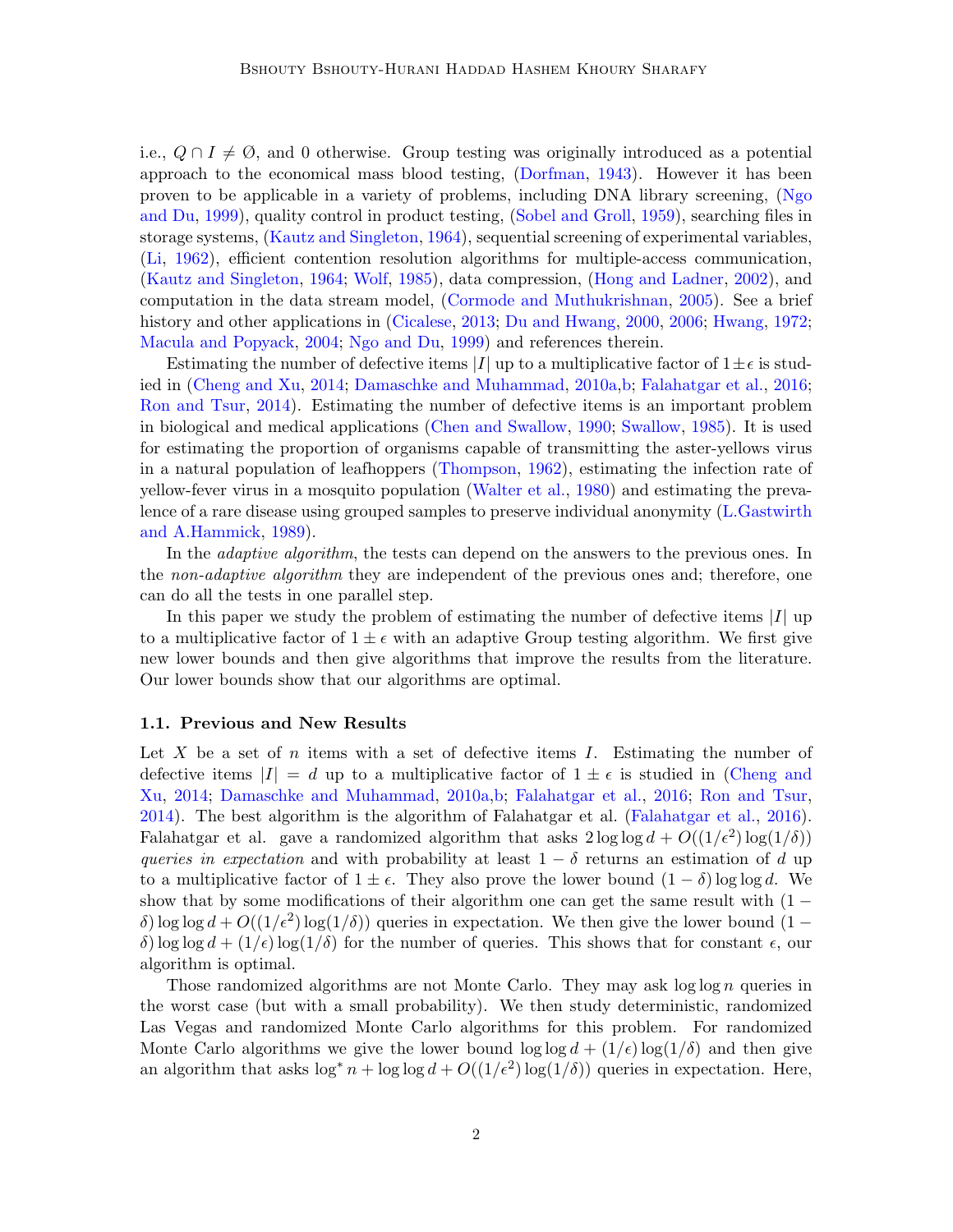$\log^* \alpha = 1$  for  $\alpha \leq 2$  and  $\log^* n = 1 + \log^* \log n$ . In particular, when  $d > \log \log \frac{k}{n}$  log n for any constant k (or even  $k = o(\log \log d)$ ), our algorithm asks  $\log \log d + O((1/\epsilon^2) \log(1/\delta))$ queries in expectation. This, for constant  $\epsilon$ , is optimal.

For deterministic and randomized Las Vegas algorithms we prove the lower bound  $d \log((1 - \epsilon)n/d)$  and then give a deterministic algorithm that asks a number of queries that matches the lower bound.

All the above algorithms run in linear time in n. The following table summarizes our results.

| Adaptive Algorithm               | Upper Bound                                                              | Lower Bound                                                                  |
|----------------------------------|--------------------------------------------------------------------------|------------------------------------------------------------------------------|
| Deterministic                    | $d\log\frac{(1-\epsilon)}{2}$                                            | $-\epsilon$ )n<br>d $\log \frac{1}{2}$                                       |
| Randomized Las Vegas             | d log $\frac{(1-\epsilon)\overline{n}}{l}$                               | $d\log\frac{(1-\epsilon)n}{l}$                                               |
|                                  | $\log^* n +$                                                             |                                                                              |
| Randomized Monte Carlo           | $\log \log d + O\left(\frac{1}{\epsilon^2} \log \frac{1}{\delta}\right)$ | $\log \log d + \Omega \left(\frac{1}{\epsilon} \log \frac{1}{\delta}\right)$ |
| Randomized Monte Carlo           | $(1 - \delta) \log \log d +$                                             | $(1 - \delta) \log \log d +$                                                 |
| With Expected $\#\text{Queries}$ | $O\left(\frac{1}{z^2}\log\frac{1}{\delta}\right)$                        | $\Omega\left(\frac{1}{\epsilon}\log\frac{1}{\lambda}\right)$                 |

All the algorithms in this paper are adaptive. That is, the tests can depend on the answers to the previous ones. For non-adaptive algorithms see the results in [\(Damaschke](#page-12-7) [and Muhammad,](#page-12-7) [2010a,](#page-12-7)[b\)](#page-12-8). For an algorithm that determines exactly the number defective items see [\(Cheng,](#page-11-2) [2011\)](#page-11-2). The best adaptive algorithm for finding the defective items asks  $d \log(n/d) + O(d)$  queries [\(Cheng et al.,](#page-12-10) [2014,](#page-12-10) [2015;](#page-12-11) [Schlaghoff and Triesch,](#page-13-11) [2005\)](#page-13-11). This query complexity meets the information lower bound for any deterministic or randomized algorithm.

# 2. Definitions and Preliminary Results

In this section we give some notations, definitions, the type of algorithms that are used in the literature and some preliminary results.

#### 2.1. Notations and Definitions

Let  $X = [n] := \{1, 2, 3, \ldots, n\}$  be a set of *items* with some *defective* items  $I \subseteq [n]$ . In Group testing, we *query* a subset  $Q \subseteq X$  of items and the answer to the query is  $Q(I) := 1$ if Q contains at least one defective item, i.e.,  $Q \cap I \neq \emptyset$ , and  $Q(I) := 0$ , otherwise.

Let  $I \subseteq [n]$  be the set of defective items. Let  $\mathcal{O}_I$  be an *oracle* that for a query  $Q \subseteq [n]$ returns  $Q(I)$ . Let A be an algorithm that has access to the oracle  $\mathcal{O}_I$ . The output of the algorithm A for an oracle  $\mathcal{O}_I$  is denoted by  $A(\mathcal{O}_I)$ . When the algorithm is randomized then we add the random seed  $r$  as an input to  $A$  and then the output of the algorithm is a random variable  $A(\mathcal{O}_I, r)$  in [n]. Let A be a randomized algorithm and  $r_0$  be a seed. We denote by  $A(r_0)$  the deterministic algorithm that is equivalent to the algorithm A with the seed  $r_0$ . We denote by  $Q(A, \mathcal{O}_I)$  (resp.,  $Q(A(r), \mathcal{O}_I)$ ) the set of queries that A asks with oracle  $\mathcal{O}_I$  (resp., and a seed r). The algorithms we consider in this paper output  $A(\mathcal{O}_I, r) \in [|I|(1-\epsilon), |I|(1+\epsilon)]$  where  $[a, b] = \{[a], [a] + 1, \cdots, |b|\}$ . Such algorithms are called algorithms that estimate the number of defective items  $|I|$  up to a multiplicative factor of  $1 \pm \epsilon$ .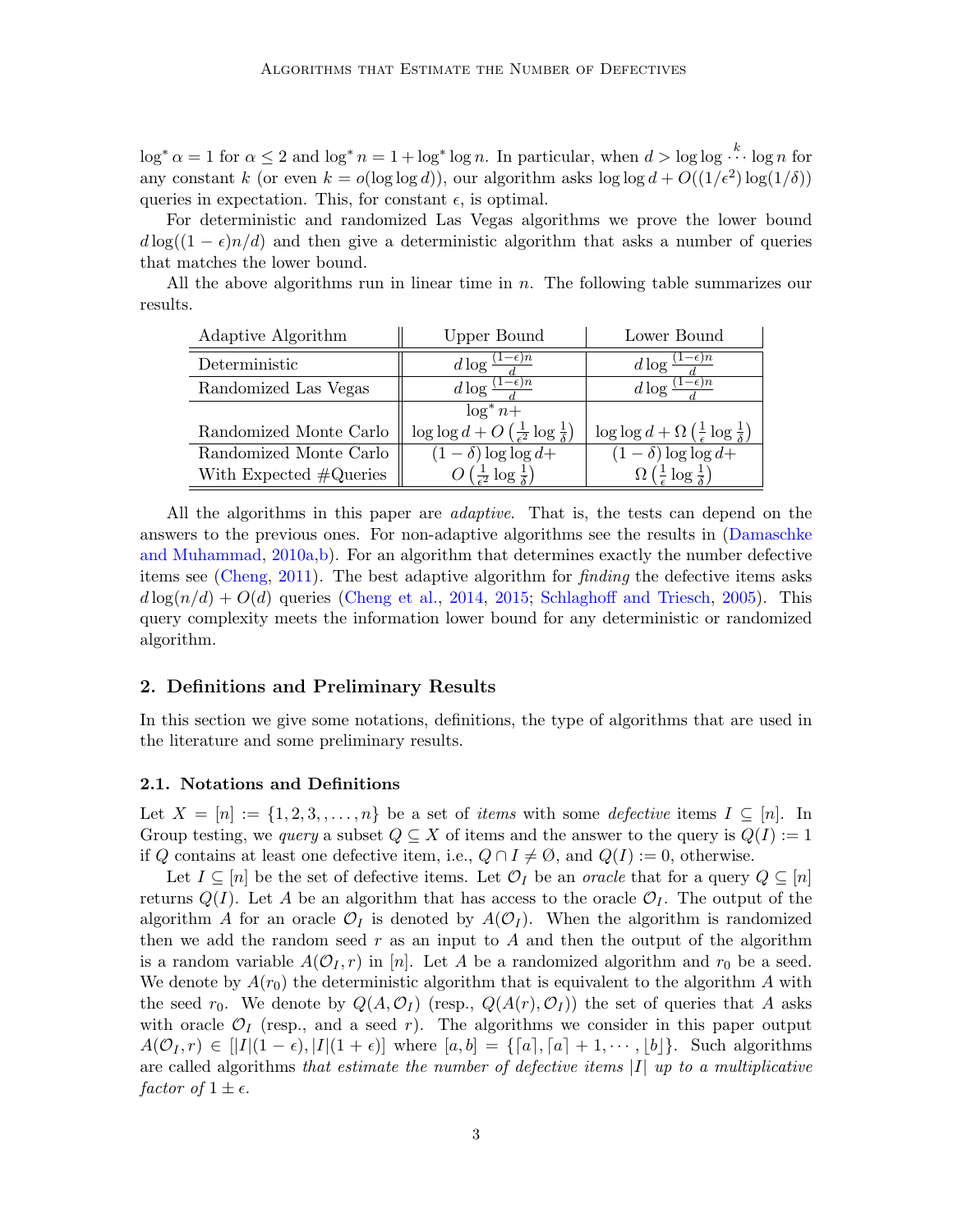# 2.2. Type of Algorithms

In this paper we consider four types of algorithms whose running time is polynomial in  $n$ .

- 1. The deterministic algorithm A with an oracle  $\mathcal{O}_I$ ,  $I \subseteq X$ . The query complexity of a deterministic algorithm A is the *worst case complexity*, i.e,  $\max_{|I|=d} |Q(A, \mathcal{O}_I)|$ .
- 2. The randomized Las Vegas algorithm. We say that a randomized algorithm A is a randomized Las Vegas algorithm that has expected query complexity  $g(d)$  if for any  $I \subseteq X$ , algorithm A with an oracle  $\mathcal{O}_I$  asks at most  $g(|I|)$  queries in expectation and with probability 1 outputs an integer in  $[|I|(1 - \epsilon), |I|(1 + \epsilon)]$ .
- 3. The randomized Monte Carlo algorithm. We say that a randomized algorithm A is a randomized Monte Carlo algorithm that has query complexity  $g(d,\delta)$  if for any  $I \subseteq X$ , algorithm A with an oracle  $\mathcal{O}_I$  asks at most  $g(|I|, \delta)$  queries and with probability at least  $1 - \delta$  outputs an integer in  $[|I|(1 - \epsilon), |I|(1 + \epsilon)].$
- 4. The randomized algorithm. We say that a randomized algorithm A is a randomized algorithm that has expected query complexity  $g(d,\delta)$  if for any  $I \subseteq X$ , algorithm A asks  $g(|I|, \delta)$  queries in expectation and with probability at least  $1 - \delta$  outputs an integer in  $[|I|(1-\epsilon), |I|(1+\epsilon)]$ .

#### 2.3. Preliminary Results

We now prove a few results that will be used throughout the paper

Let  $s \in \bigcup_{i=0}^{\infty} \{0,1\}^i$  be a *string* over  $\{0,1\}$  (including the empty string  $\lambda \in \{0,1\}^0$ ). We denote by |s| the length of s, i.e., the integer m such that  $s \in \{0,1\}^m$ . Let  $s_1, s_2 \in \bigcup_{i=0}^{\infty} \{0,1\}^i$ be two strings over  $\{0,1\}$  of lengths  $m_1$  and  $m_2$ , respectively. We say that  $s_1$  is a (proper) prefix of  $s_2$  if  $m_1 < m_2$  and  $s_{1,i} = s_{2,i}$  for all  $i = 1, \ldots, m_1$ . We denote by  $s_1 \cdot s_2$  the *concatenation* of the two strings  $s_1$  and  $s_2$ .

The following result follows from the fact that the weighted path length of Huffman code is at least log the number of symbols. We give the proof for completeness.

**Lemma 1** Let  $S = \{s_1, \ldots, s_N\}$  be a set of N distinct strings over  $\{0,1\}$  such that no string is a prefix of another. Then, over the uniform distribution,

$$
\max_{s \in S} |s| \ge E(S) := \mathbf{E}_{s \in S}[|s|] \ge \log N.
$$

Proof The proof is in Appendix A.

<span id="page-3-1"></span>**Lemma 2** Let A be a deterministic adaptive algorithm that asks queries and outputs an element in [n]. Let  $I, J \subseteq X$ . If  $A(\mathcal{O}_I) \neq A(\mathcal{O}_J)$  then there is  $Q_0 \in Q(A, \mathcal{O}_I) \cap Q(A, \mathcal{O}_J)$ such that  $Q_0(I) \neq Q_0(J)$ .

**Proof** Consider the sequence of queries  $Q_{1,1}, Q_{1,2}, \cdots$  that A asks with the oracle  $\mathcal{O}_I$  and the sequence of queries  $Q_{2,1}, Q_{2,2}, \cdots$  that A asks with the oracle  $\mathcal{O}_J$ . Since A is deterministic, A asks the same queries as long as it gets the same answers to the queries. That is, if

<span id="page-3-0"></span>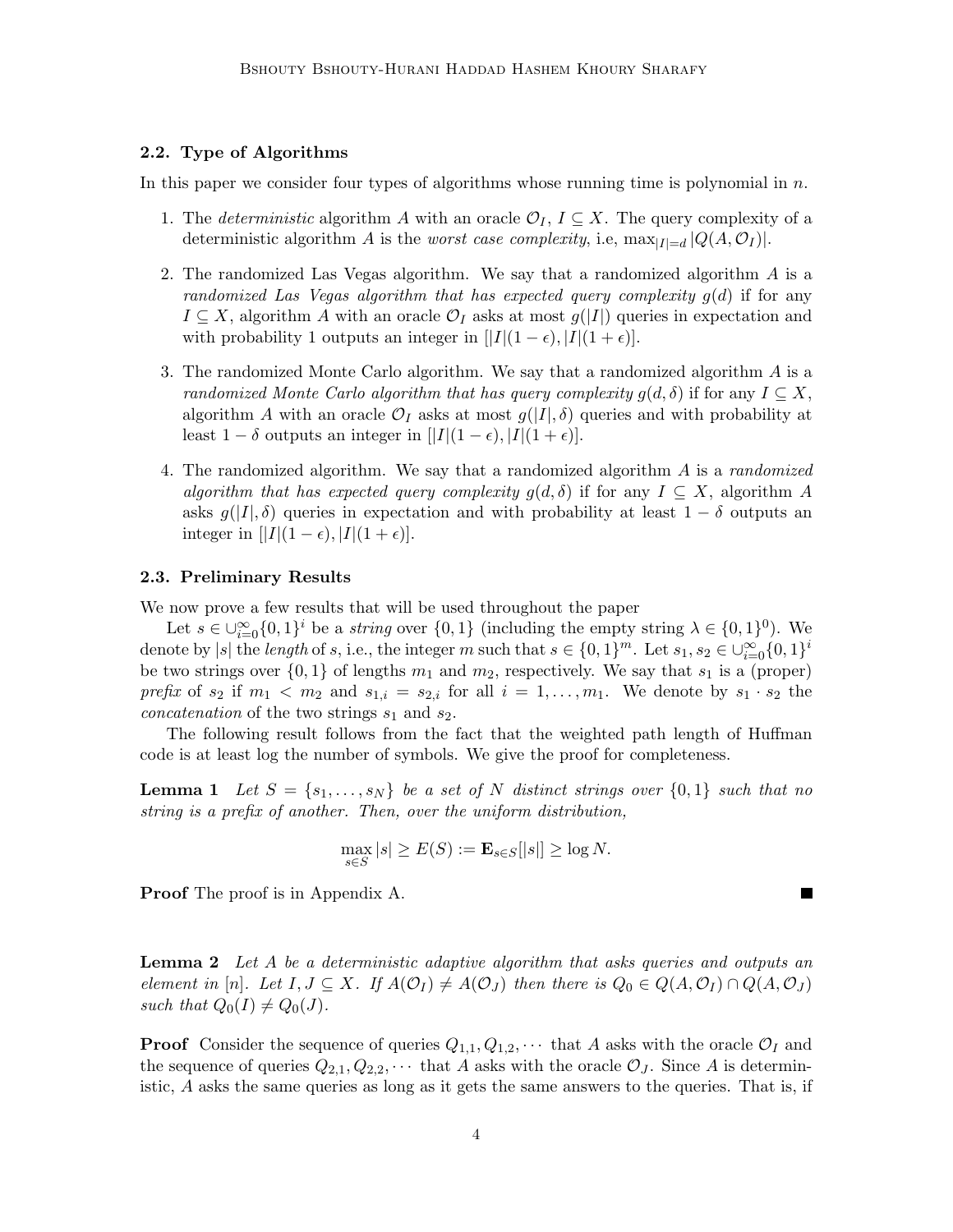$Q_{1,i}(I) = Q_{2,i}(J)$  for all  $i \leq \ell$  then  $Q_{1,\ell+1} = Q_{2,\ell+1}$ . Since  $A(\mathcal{O}_I) \neq A(\mathcal{O}_J)$ , there must be a query  $Q_0 := Q_{1,t} = Q_{2,t}$  for which  $Q_0(I) \neq Q_0(J)$ .

<span id="page-4-1"></span>**Lemma 3** Let A be a deterministic adaptive algorithm that asks queries. Let  $C \subseteq 2^{[n]}$  :=  $\{I | I \subseteq [n]\}$ . If for every two distinct  $I_1$  and  $I_2$  in C there is a query  $Q_0 \in Q(A, \mathcal{O}_{I_1})$  such that  $Q_0(I_1) \neq Q_0(I_2)$  then

$$
\max_{I \in C} |Q(A, \mathcal{O}_I)| \ge \mathbf{E}_{I \in C}[|Q(A, \mathcal{O}_I)|] \ge \log |C|.
$$

That is, the worst case query complexity and the average-case query complexity of A is at  $least \log |C|$ .

**Proof** For  $I \in C$ , consider the sequence of the queries that A with the oracle  $\mathcal{O}_I$  asks and let  $s(I) \in \bigcup_{i=0}^{\infty} \{0,1\}^i$  be the sequence of answers. The worst case query complexity and average-case query complexity of A are  $s(C) := \max_{I \in C} |s(I)|$  and  $\bar{s}(C) := \mathbf{E}_{I \in C} [|s(I)|]$ , respectively, where  $|s(I)|$  is the length of  $s(I)$ . We now show that for every two distinct  $I_1$ and  $I_2$  in  $C$ ,  $s(I_1) \neq s(I_2)$  and  $s(I_1)$  is not a prefix of  $s(I_2)$ . This implies that  $\{s(I) | I \in C\}$ contains  $|C|$  distinct strings such that no string is a prefix of another. Then by Lemma [1,](#page-3-0) the result follows. Consider two distinct sets  $I_1, I_2 \subseteq [n]$ . There is a query  $Q_0 \in Q(A, \mathcal{O}_{I_1})$ such that  $Q_0(I_1) \neq Q_0(I_2)$ . Consider the sequence of queries  $Q_{1,1}, Q_{1,2}, \cdots$  that A asks with the oracle  $\mathcal{O}_{I_1}$  and the sequence of queries  $Q_{2,1}, Q_{2,2}, \cdots$  that A asks with the oracle  $\mathcal{O}_{I_2}$ . Since A is deterministic, A asks the same queries as long as it gets the same answers to the queries. That is, if  $Q_{1,i}(I_1) = Q_{2,i}(I_2)$  for all  $i \leq \ell$  then  $Q_{1,\ell+1} = Q_{2,\ell+1}$ . Then, either we get in both sequences to the query  $Q_0$  and then  $Q_0(I_1) \neq Q_0(I_2)$  or some other query  $Q'$ that is asked before  $Q_0$  satisfies  $Q'(I_1) \neq Q'(I_2)$ . In both cases  $s(I_1) \neq s(I_2)$  and  $s(I_1)$  is not a prefix of  $s(I_2)$ .

#### 3. Lower Bounds

In this section we prove some lower bounds for the number of queries that are needed in order to estimate the number of defective items.

For deterministic algorithms we prove

**Theorem 4** Let A be a deterministic adaptive algorithm that estimates the number of defective items  $|I| = d$  up to a multiplicative factor of  $1 \pm \epsilon$ . The query complexity of A is at least

<span id="page-4-0"></span>
$$
d\log\frac{(1-\epsilon)n}{d} - O(d).
$$

In particular, for  $\epsilon \leq 1-1/n^{\lambda}$  where  $0 < \lambda < 1$  is any constant, the problem of estimating the number of defective items with a deterministic adaptive algorithm is asymptotically equivalent to finding them.

**Proof** Consider the sequence of queries that A with an oracle  $\mathcal{O}_I$  asks and let  $s(I) \in$  $\bigcup_{i=1}^{\infty} \{0,1\}^i$  be the string of answers. Consider the algorithm A with the oracles  $\mathcal{O}_{I_1}$  and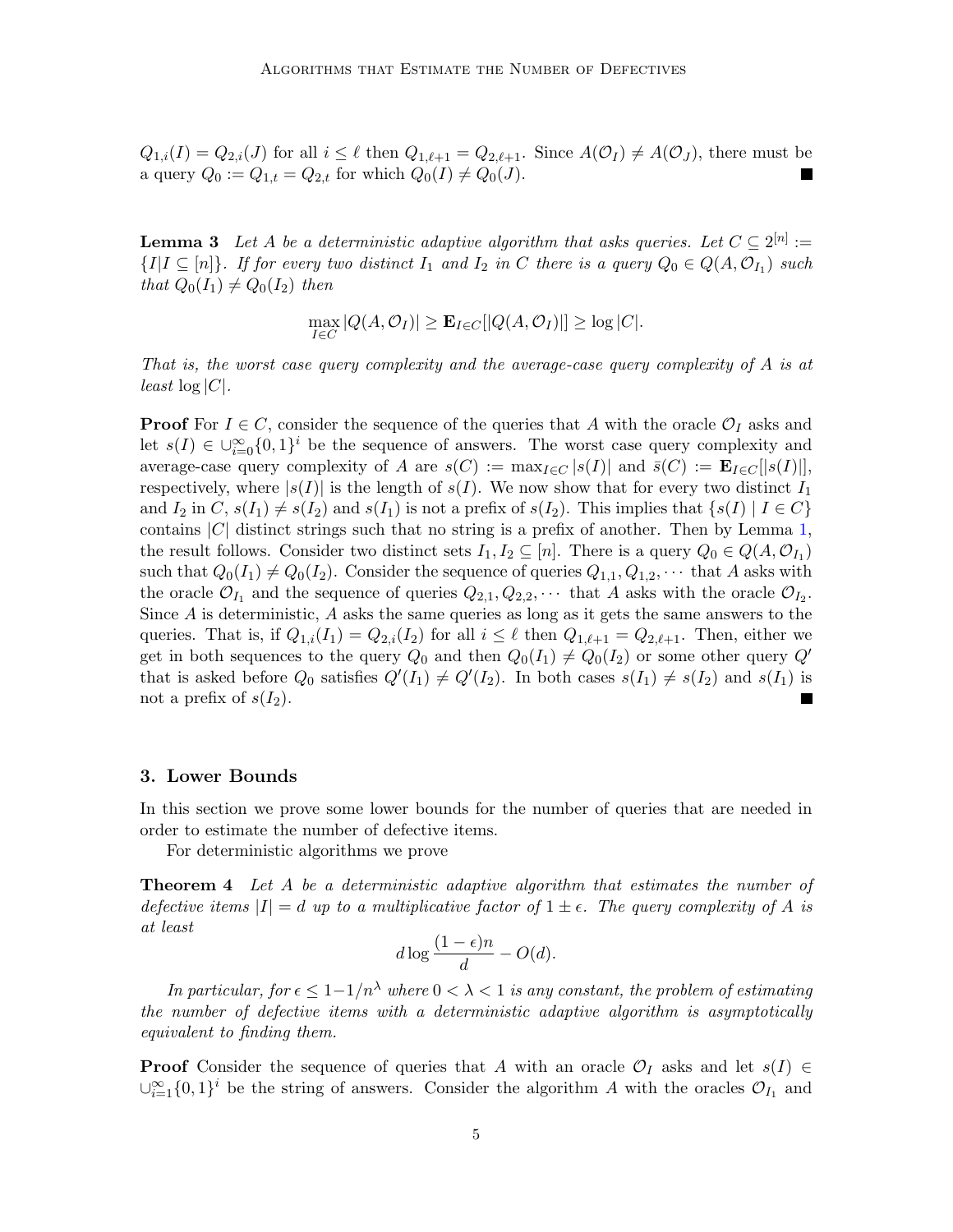$\mathcal{O}_{I_2}$  where  $I_1$  and  $I_2$  are any sets of sizes  $|I_1| = d$  and  $|I_2| \ge d' := (d+1)(1+\epsilon)/(1-\epsilon)$ . For  $I_1$ , A outputs an integer  $D_1$  where  $(1 - \epsilon)d \le D_1 \le (1 + \epsilon)d$  and for  $I_2$ , A outputs an integer  $D_2$  where  $d(1 + \epsilon) + (1 + \epsilon) \leq D_2$ . Therefore,  $D_1 \neq D_2$  and hence  $s(I_1) \neq s(I_2)$ . This shows that if  $|I_1| = d$  and  $s(I_1) = s(I_2)$  then  $|I_2| \leq d' - 1$ .

Now let  $I' \subseteq X$  be any set of size d. Let  $\mathcal I$  be the set of all sets  $I \subset X$  of size d that have the same sequence of answers, i.e.,  $s(I) = s(I')$ . Let  $J = \bigcup_{I \in \mathcal{I}} I$ . We now prove that  $s(J) = s(I')$ . Suppose for the contrary that this is not true. Then since  $I' \subseteq J$  there is a query Q asked by A where  $Q(J) = 1$  and  $Q(I') = 0$ . Therefore there is  $j \in J \backslash I'$  such that  $Q(j) = 1$  and  $Q(I') = 0$ . Since  $j \in J$  there must be  $I'' \in \mathcal{I}$  such that  $j \in I''$  and then  $Q(I'') = 1$ . This is a contradiction to the fact that  $s(I') = s(I'')$ . Therefore  $s(J) = s(I')$ and by the above argument we must have  $|J| \leq d' - 1$ . Since  $\mathcal I$  contains subsets of  $J$  of size  $d$ , we have

$$
|\mathcal{I}|\leq L:=\binom{d'-1}{d}.
$$

This shows that each string in  $\{s(I): |I|=d\}$  corresponds to at most L sets of size d. Therefore  $\{s(I): |I|=d\}$  contains at least

$$
M := \frac{\binom{n}{d}}{\binom{d'-1}{d}}
$$

distinct strings and since the algorithm is deterministic no string is a prefix of another. By Lemma [1,](#page-3-0) the longest string is of length at least

$$
C := \log M = \log \frac{\binom{n}{d}}{\binom{d'-1}{d}} \ge d \log \frac{n}{d} - d \log \left( \frac{1}{1-\epsilon} \right) - O(d).
$$

Since the length of the longest string is the worst case query complexity of the deterministic algorithm the result follows.

For randomized Las Vegas algorithms we prove

**Theorem 5** Let A be a randomized Las Vegas adaptive algorithm that estimates the number of defective items  $|I| = d$  up to a multiplicative factor of  $1 \pm \epsilon$ . The expected query complexity of A is at least

$$
d\log\frac{(1-\epsilon)n}{d} - O(d).
$$

In particular, for  $\epsilon \leq 1 - 1/n^{\lambda}$  where  $0 < \lambda < 1$  is any constant, the problem of estimating the number of defective items with a randomized Las Vegas adaptive algorithm is asymptotically equivalent to finding them.

**Proof** Let  $X(I, r) = |Q(A(r), \mathcal{O}_I)|$  be a random variable of the number of queries that A asks with oracle  $\mathcal{O}_I$  and let  $g(d) = \max_{|I|=d} \mathbf{E}_r[X(I, r)]$  be the expected number of queries. Notice that for a fixed r,  $A(r)$  is a deterministic algorithm. Consider  $S_r = \{s_r(I): |I| = d\}$ where  $s_r(I)$  is the string of answers of the deterministic algorithm  $A(r)$  with an oracle  $\mathcal{O}_I$ . Suppose  $S_r = \{w_1, \ldots, w_t\}$  and  $|w_1| \leq |w_2| \leq \cdots \leq |w_t|$ . Consider a partition  $W_1 \cup W_2 \cup \cdots \cup W_t$  of the set of all sets of size d, where  $W_i = \{I : |I| = d, s_r(I) = w_i\}$ . As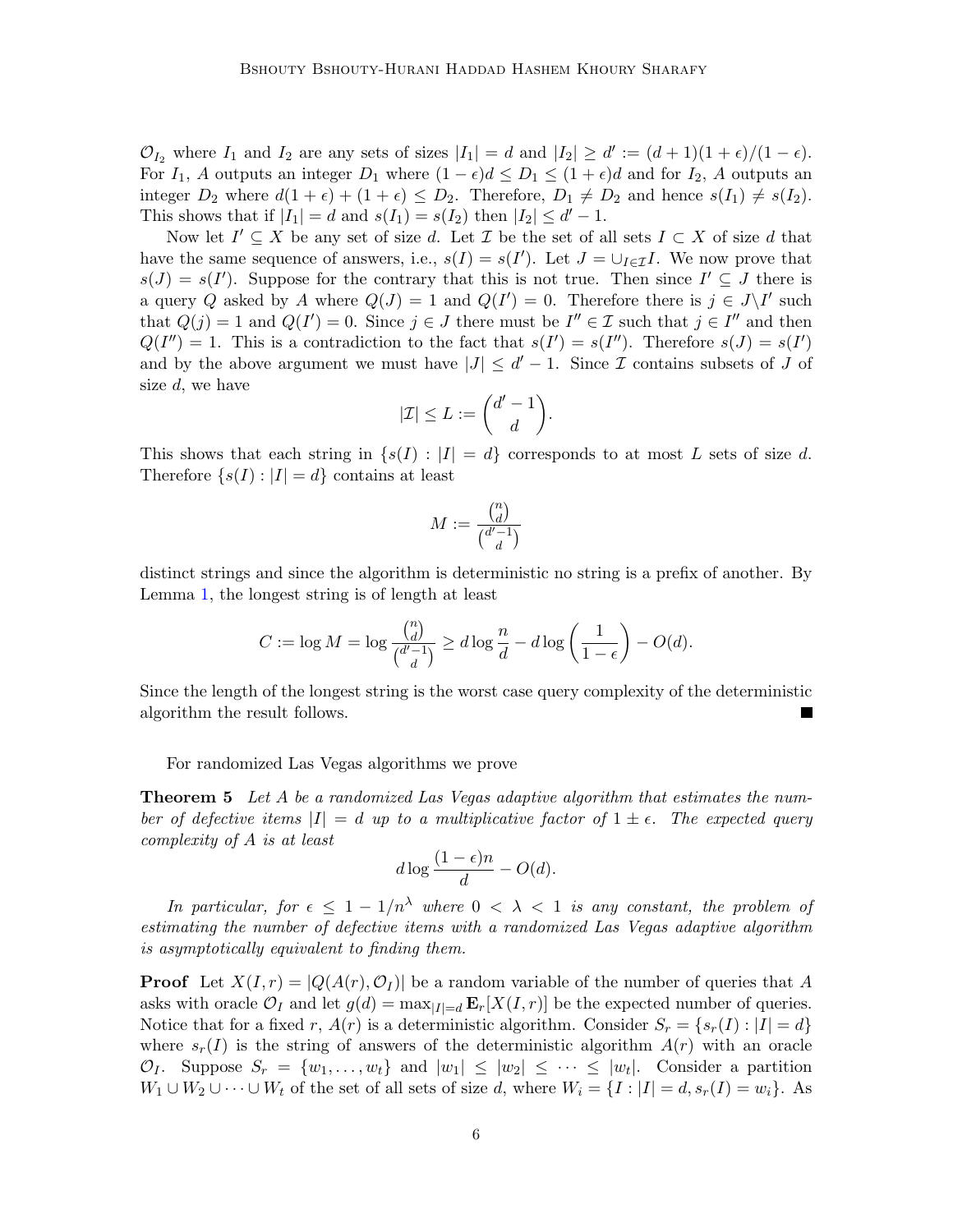in the proof of Theorem [4,](#page-4-0) there are at least  $t \geq M$  distinct strings in  $S_r$ . Also, no string is a prefix of other string because the algorithm is deterministic. Also, as in the proof of Theorem [4,](#page-4-0) for all  $i$ ,

$$
|W_i| \leq \binom{d'-1}{d}.
$$

Then, since  $|w_1| \le |w_2| \le \cdots \le |w_t|$  and by Lemma [1,](#page-3-0)

$$
\mathbf{E}_{I}[X(I,r)|r] = \frac{\sum_{i=1}^{t} |W_i| \cdot |w_i|}{\binom{n}{d}}
$$

$$
\geq \frac{\sum_{i=1}^{M} \binom{d'-1}{d} \cdot |w_i|}{\binom{n}{d}}
$$

$$
= \frac{\sum_{i=1}^{M} |w_i|}{M} \geq \log M.
$$

Thus

 $\mathbf{E}_I[\mathbf{E}_r[X(I, r)]] = \mathbf{E}_r[\mathbf{E}_I[X(I, r)|r]] \geq \log M.$ 

Therefore, there is  $I_0$  such that  $g(d) \geq \mathbf{E}_r[X(I_0,r)] \geq \log M$ .

We now give two lower bounds for randomized Monte Carlo adaptive algorithms.

**Theorem 6** Let  $0 < \epsilon < 1/2$  and  $\min(\epsilon^{\lambda}, 1/2) \ge \delta \ge 1/(2(n-1/\epsilon+1))$  where  $\lambda < 1$  is any constant. Let A be a randomized Monte Carlo adaptive algorithm that estimates the number of defective items up to a multiplicative factor of  $1 \pm \epsilon$ . Algorithm A must ask at least

<span id="page-6-0"></span>
$$
\Omega\left(\frac{1}{\epsilon}\log\frac{1}{\delta}\right)
$$

queries.

**Proof** Let  $A(r)$  be a randomized Monte Carlo adaptive algorithm that estimates the number of defective items |I| up to a multiplicative factor of  $1 \pm \epsilon$  where r is the random seed of the algorithm. Then for  $|I| \in \{d, d+1\}$  where  $d = \max(|1/\epsilon| - 2, 1)$ , it determines exactly |I| with probability at least  $1 - \delta$ . Let  $X(I, r)$  be a random variable that is equal to 1 if  $A(\mathcal{O}_I, r) \neq |I|$  and 0 otherwise. Then for any  $I \subseteq [n]$ ,  $\mathbf{E}_r[X(I, r)] \leq \delta$ . Let  $m = \lfloor 1/(2\delta)\rfloor + d - 1 \leq n$ . Consider any  $J \subseteq [m], |J| = d$ . For any such J let

$$
Y_J(r) = X(J,r) + \sum_{i \in [m] \setminus J} X(J \cup \{i\}, r).
$$

Then for every  $J \subseteq [m]$  of size d,  $\mathbf{E}_r[Y_J(r)] \leq (m-d+1)\delta \leq \frac{1}{2}$  $\frac{1}{2}$ . Therefore for a random uniform  $J \subseteq [m]$  of size d we have  $\mathbf{E}_r[\mathbf{E}_J[Y_J(r)]] = \mathbf{E}_J[\mathbf{E}_r[Y_J(r)]] \leq 1/2$ . Thus, there is  $r_0$ such that for at least half of the sets  $J \subseteq [m]$ , of size d,  $Y_J(r_0) = 0$ . Let C be the set of all  $J \subseteq [m]$ , of size d, such that  $Y_J(r_0) = 0$ . Then

$$
|C| \ge \frac{1}{2} {m \choose d} = \frac{1}{2} \binom{\lfloor 1/(2\delta) \rfloor + d - 1}{d}.
$$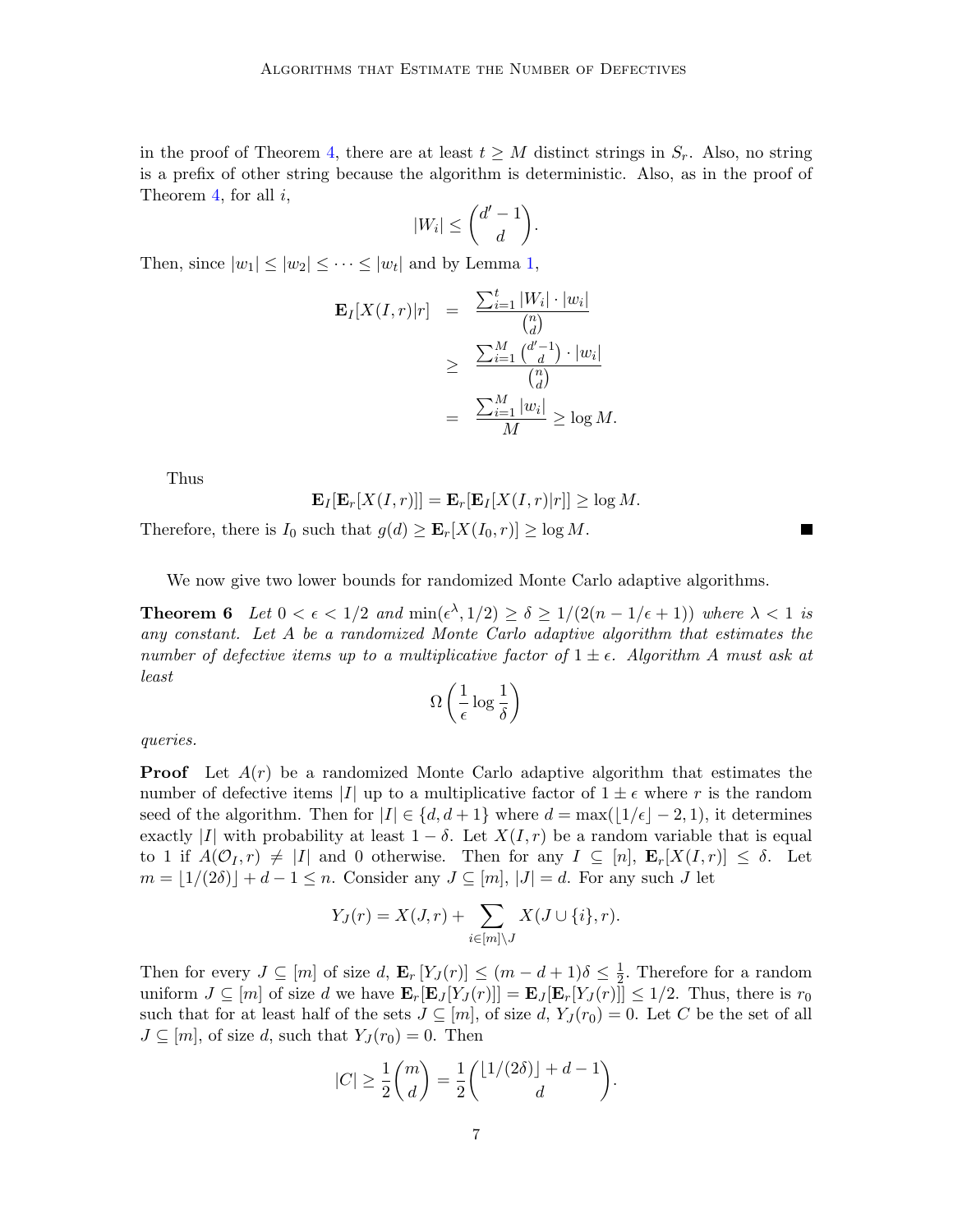Consider the deterministic algorithm  $A(r_0)$ . We claim that for every two distinct  $J_1, J_2 \in$ C, there is a query  $Q \in Q(A(r_0), \mathcal{O}_{J_1})$  such that  $Q(J_1) \neq Q(J_2)$ . If this is true then, by Lemma [3,](#page-4-1) the query complexity of  $A(r_0)$  is at least

$$
\log|C| \ge \log\frac{1}{2}\binom{\lfloor 1/(2\delta)\rfloor + d - 1}{d} \ge d\log\frac{1}{2d\delta} - 1 = \Omega\left(\frac{1}{\epsilon}\log\frac{1}{\delta}\right).
$$

We now prove the claim. Consider two distinct  $J_1, J_2 \in C$ . There is w.l.o.g  $j \in$  $J_2 \setminus J_1$ . Since  $Y_{J_1}(r_0) = 0$  we have  $X(J_1, r_0) = 0$  and  $X(J_1 \cup \{j\}, r_0) = 0$  and therefore  $A(\mathcal{O}_{J_1}, r_0) = d$  and  $A(\mathcal{O}_{J_1 \cup \{j\}}, r_0) = d + 1$ . Thus, by Lemma [2,](#page-3-1) there is a query  $Q_0 \in Q(A(r_0), \mathcal{O}_{J_1}) \cap Q(A(r_0), \mathcal{O}_{J_1 \cup \{j\}})$  for which  $Q_0(J_1) = 0$  and  $Q_0(J_1 \cup \{j\}) = 1$ . Therefore  $Q_0({j}) = 1$  and then  $Q_0(J_1) = 0$  and  $Q_0(J_2) = 1$ .

<span id="page-7-1"></span>The following is the second lower bound for randomized Monte Carlo adaptive algorithms.

Theorem 7 Let A be a randomized Monte Carlo adaptive algorithm that estimates the number of defective items  $|I| = d$  up to a multiplicative factor of  $1/4$  with probability at least  $1 - \delta > 1/2$ . The query complexity of A is at least

### $\log \log d - 1$

**Proof** Let A be a randomized Monte Carlo algorithm that estimates  $|I| = d$  up to a multiplicative factor of 1/4 with probability at least  $1-\delta$ . Let  $X(I,r)$  be a random variable where  $X(I, r) = 0$  if  $A(\mathcal{O}_I, r) \in [(3/4)|I|, (5/4)|I|]$  and 1 otherwise. Then  $\mathbf{E}_r[X(I, r)] \leq \delta$ . Now for a random uniform integer  $2^j \in [d]$  we have  $\mathbf{E}_r[\mathbf{E}_j[X([2^j],r)]] = \mathbf{E}_j[\mathbf{E}_r[X([2^j],r)]] \leq$ δ. Therefore, there is a seed  $r_0$  such that  $\mathbf{E}_j[X([2^j], r_0)] \leq \delta$ . This implies that for at least  $t := (1 - \delta)(\log d)$  integers  $J := \{2^{j_1}, \ldots, 2^{j_t}\} \subseteq [d]$  the deterministic algorithm  $A(r_0)$ determines exactly |I| provided that  $|I| \in J$ . Therefore, as in the above proofs,  $A(r_0)$  asks at least

<span id="page-7-2"></span><span id="page-7-0"></span>
$$
\log t = \log \log d + \log(1 - \delta) \ge \log \log d - 1 \tag{1}
$$

 $\blacksquare$ 

queries.

We now consider randomized algorithms with success probability at least  $1 - \delta$  and  $g(|I|, \delta)$  expected queries. In [\(Falahatgar et al.,](#page-12-9) [2016\)](#page-12-9), Falahatgar et al. gave the following lower bound for  $g(d, \delta)$ . We give another simple proof in the Appendix A for a slightly weaker lower bound.

**Theorem 8** Let A be a randomized adaptive algorithm that estimates the number of defective items  $|I| = d$  up to a multiplicative factor of 1/2 with probability at least  $1 - \delta$ . The expected number of queries of A is at least

$$
(1 - \delta) \log \log d
$$

Similar to the above techniques we prove in the Appendix A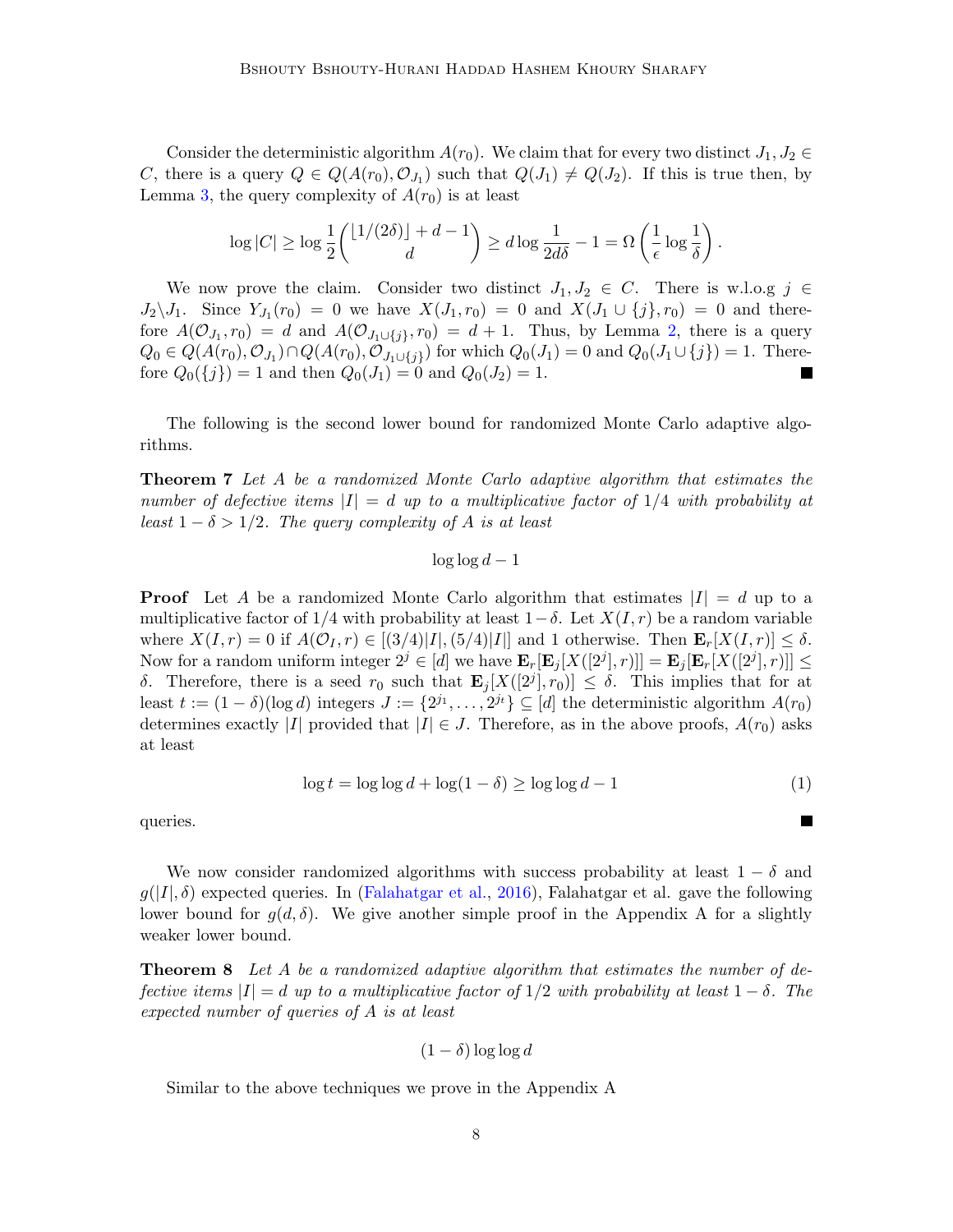**Theorem 9** Let  $\epsilon^{\lambda} \geq \delta \geq 1/(2(n-1/\epsilon+1))$  where  $\lambda < 1$  is any constant. Let A be a randomized adaptive algorithm that estimates the number of defective items up to a multiplicative factor of  $1 \pm \epsilon$ . The expected number of queries of A is at least

<span id="page-8-0"></span>
$$
\Omega\left(\frac{1}{\epsilon}\log\frac{1}{\delta}\right).
$$

### 4. Upper Bounds

In this section we prove some upper bounds.

The following result will be used in this section.

**Lemma 10** [\(Cheng et al.,](#page-12-10) [2014,](#page-12-10) [2015;](#page-12-11) [Schlaghoff and Triesch,](#page-13-11) [2005\)](#page-13-11) There is a deterministic adaptive algorithm, Find -Defectives, that without knowing d, asks  $d \log(n/d) + O(d)$ queries and finds the defective items.

In the next Theorem we give a deterministic algorithm with a query complexity that matches the lower bound in Theorem [4.](#page-4-0) The time complexity of this algorithm is  $O(qn)$ where  $q$  is the number of queries.

Theorem 11 There is a deterministic adaptive algorithm that estimates the number of defective items  $|I| = d$  up to a multiplicative factor of  $1 \pm \epsilon$  and asks

$$
d\log\frac{(1-\epsilon)n}{d} + O(d)
$$

queries.

**Proof** The algorithm divides the set of items  $X = [n]$  into  $N = (1 - \epsilon)n$  disjoint sets  $X_1, \ldots, X_N$  where each set  $X_i$  contains  $1/(1 - \epsilon)$  items. It then runs the algorithm **Find-**Defectives in Lemma [10](#page-8-0) with N items. For each query  $Q \subseteq [N]$  in Find-Defectives, the algorithm asks the query  $Q' = \bigcup_{i \in Q} X_i$ . By Lemma [10,](#page-8-0) the number of queries is

<span id="page-8-1"></span>
$$
d \log \frac{N}{d} + O(d) = d \log \frac{(1 - \epsilon)n}{d} + O(d).
$$

Now since the d defective items can appear in at most d sets  $X_i$  and at least  $(1 - \epsilon)d$  sets, the output of the algorithm is D that satisfies  $(1 - \epsilon)d \leq D \leq d$ .

We now give a randomized algorithm such that, for any constant  $\epsilon$ , its expected number of queries matches the lower bound in Theorem [8](#page-7-0) and [6.](#page-6-0)

**Theorem 12** For any constant  $c > 1$ , there is a randomized algorithm that asks

$$
q = (1 - \delta + \delta^{c}) \log \log d + O(\sqrt{\log \log d}) + O\left(\frac{1}{\epsilon^{2}} \log \frac{1}{\delta}\right)
$$

expected number of queries and with probability at least  $1 - \delta$  estimates the number of defective items d up to a multiplicative factor of  $1 \pm \epsilon$ .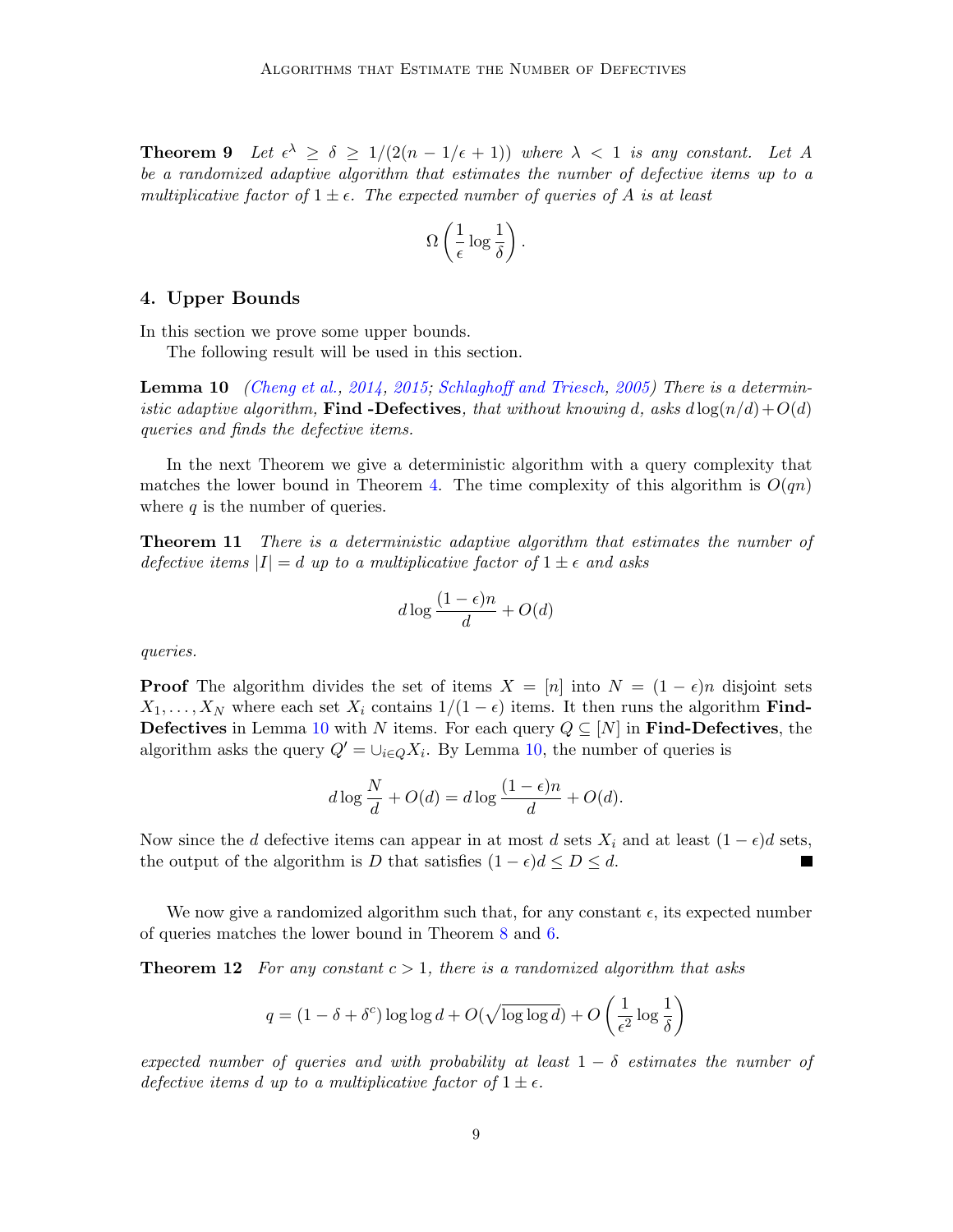**Proof** We first give an algorithm A that asks

$$
q'(\delta) := \log \log d + O(\sqrt{\log \log d}) + O\left(\frac{1}{\epsilon^2} \log \frac{1}{\delta}\right)
$$

queries in expectation. We then define the following algorithm B: With probability  $\delta - \delta^c$ output 0 and with probability  $1-(\delta-\delta^c)$  run algorithm A with success probability of  $1-\delta^c$ .

The expected number of queries that B asks is  $(1 - \delta + \delta^c)q'(\delta^c) = q$  and the success probability is  $1 - \delta$ .

We now give algorithm  $A$ . Algorithm  $A$  is the same as the algorithm of Falahatgar et al. [\(Falahatgar et al.,](#page-12-9) [2016\)](#page-12-9) but with different parameters. Their algorithm runs in 4 stages. In the first stage they give a procedure  $A_{\text{FACTOR}-d}$  that finds an integer  $D_1$  that with probability at least  $1 - \delta$  satisfies  $d \leq D_1 \leq 2d^2 \frac{1}{\delta^2}$  $\frac{1}{\delta^2} \log \frac{1}{\delta}$ . Procedure A<sub>FACTOR</sub>-d for  $i = 1, 2, \dots$ , generates random queries  $Q_i$  where each  $j \in [n]$  is in  $Q_i$  with probability  $1-2^{-1/\Delta_i}$  and is not in  $Q_i$  with probability  $2^{-1/\Delta_i}$  where  $\Delta_i = 2^{2^i}$ . It then asks the queries  $Q_i$  for  $i = 1, 2, \cdots$  and halts on the first query  $Q_{i_0}$  that gets the answer 0. Then, it outputs  $D_1 = 2\Delta_{i_0} \log \frac{1}{\delta}.$ 

Our procedure IMPROVEDA<sub>FACTOR</sub>-d finds an integer  $D'_1$  that with probability at least  $1 - \delta$  satisfies √

$$
d \le D'_1 \le 2\left(\frac{2d}{\delta}\right)^{2^{2\sqrt{\log\log\frac{2d}{\delta}}+1}}\log\frac{1}{\delta}.
$$

Procedure IMPROVEDA<sub>FACTOR-d</sub> for  $i = 1, 2, \cdots$ , generates random queries  $Q'_{i}$  where each  $j \in [n]$  is in  $Q'_i$  with probability  $1 - 2^{1/\Delta'_i}$  where  $\Delta'_i = 2^{2^{i^2}}$ , asks the queries  $Q'_i$  and halts on the first query  $Q'_{i_0}$  that gets answer 0. Then, it outputs  $D'_1 = 2\Delta_{i_0} \log \frac{1}{\delta}$ . The expected number of queries in IMPROVEDA $_{\rm FACTOR-d}$  is

<span id="page-9-0"></span>
$$
\sqrt{\log \log D_1'} = O\left(\sqrt{\log \log \frac{d}{\delta}}\right). \tag{2}
$$

The proof of correctness and the query complexity analysis is the same as in [\(Falahatgar](#page-12-9) [et al.,](#page-12-9) [2016\)](#page-12-9) and is sketched in the next subsection for completeness.

The second stage of the algorithm by Falahatgar et al. is the procedure  $A_{FACTOR-1/\delta^2}$ . The procedure  $A_{FACTOR-1/\delta^2}$  is a binary search for log d in the logarithmic scale of the interval [1, D<sub>1</sub>] - that is, in [0, log D<sub>1</sub>]. The procedure with probability at least  $1 - \delta$  returns  $D_2$  such that  $\delta^2 d \le D_2 \le d/\delta^2$ . The expected number of queries is  $\log \log D_1 = \log \log \frac{d}{\delta} +$  $O(\log \log(1/\delta))$ . The same procedure with the same analysis and proof of correctness works as well in our algorithm for the interval  $[0, \log D_1']$ . The procedure  $A_{\text{FACTOR}-1/\delta^2}$ , with probability at least  $1 - \delta$ , returns  $D'_2$  such that  $\delta^2 d \le D'_2 \le d/\delta^2$ . The expected number of queries is

<span id="page-9-1"></span>
$$
\log \log D_1' = \log \log \frac{d}{\delta} + O\left(\sqrt{\log \log \frac{d}{\delta}}\right). \tag{3}
$$

The third and fourth stage in [\(Falahatgar et al.,](#page-12-9) [2016\)](#page-12-9) (and here), are two procedures that with an input  $D'_2$ , with probability at least  $1 - \delta$ , estimates the number of defective items d up to a multiplicative factor of  $1 \pm \epsilon$  with  $O((1/\epsilon^2) \log(1/\delta))$  expected number of queries.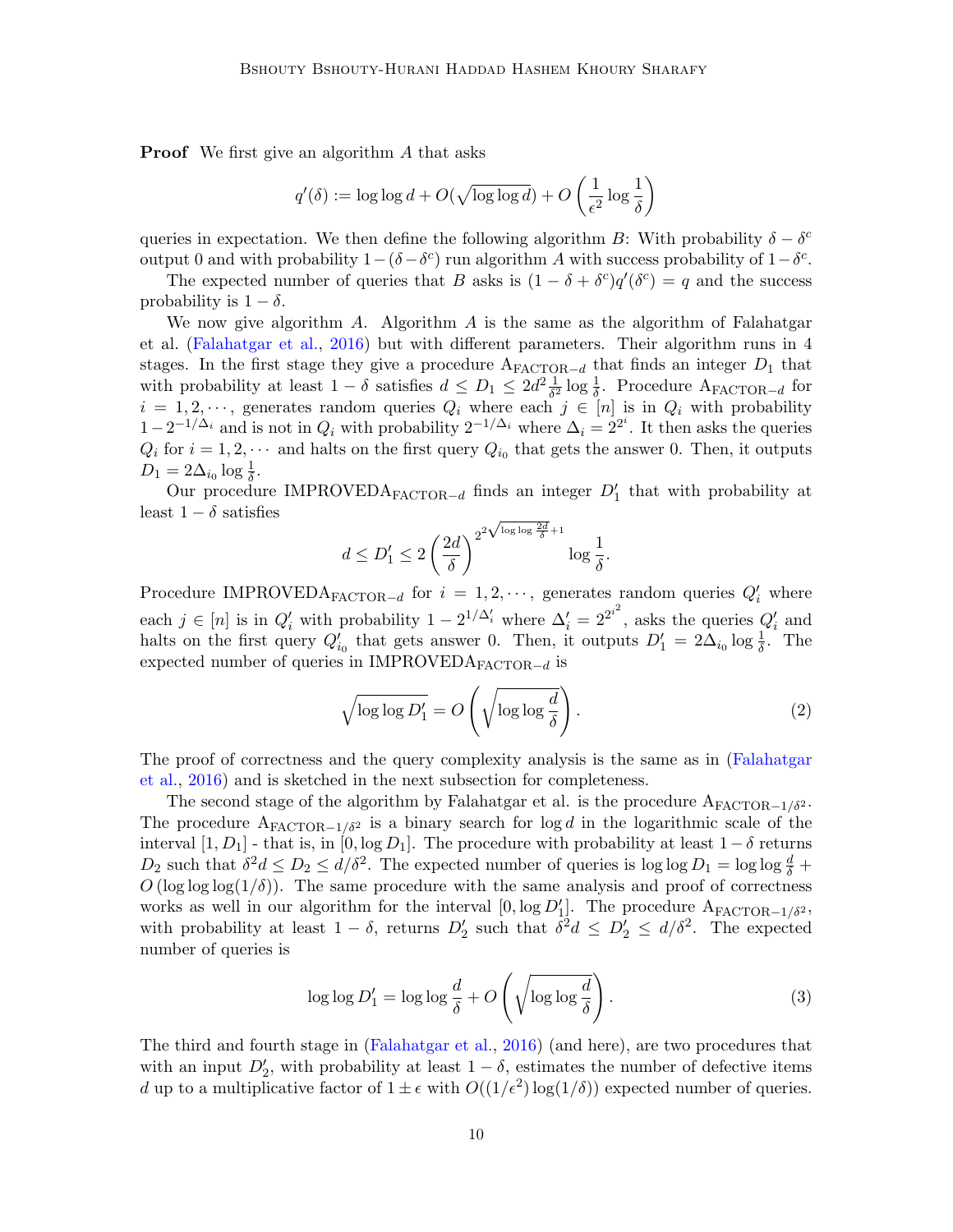The expected number of queries is the sum of expressions in [\(2\)](#page-9-0), [\(3\)](#page-9-1) and  $O((1/\epsilon^2) \log(1/\delta))$ which is equal to  $q'(\delta)$ .

We note here that the best constant in the  $O($  $\sqrt{\log \log d}$ ) is  $2\sqrt{2} = 2.828$  and can be obtained by the sequence  $\Delta_i = 2^{2^{i^2/2}}$ .

### 4.1. Analysis of the Algorithm

The following result is immediate. We omitted the proof.

**Lemma 13** Let  $Q_{\Delta}$  be a random query where each  $j \in [n]$  is in  $Q_{\Delta}$  with probability  $1-2^{-1/\Delta}$  and is not in  $Q_{\Delta}$  with probability  $2^{-1/\Delta}$ . Let  $I \subseteq [n]$  be a set of defective items of size d. Then for any  $\Delta$  we have

<span id="page-10-0"></span>
$$
\Pr[Q_{\Delta}(I) = 0] = 2^{-\frac{d}{\Delta}}
$$

and for  $\Delta > d$ ,

$$
\Pr[Q_{\Delta}(I) = 1] \le \frac{d}{\Delta}.
$$

Now, let  $\{\Delta_i\}_{i=1}^{\infty}$  be any sequence of numbers such that,  $\Delta_1 \geq 1$  and  $\Delta_{i+1}/\Delta_i \geq 2$ . Consider the algorithm that asks the query  $Q_{\Delta_i}$  for  $i = 1, 2, 3, \dots$  and stops on the first query  $Q_{\Delta_{i_0}}$ that gets answer 0. Let

$$
D = 2\Delta_{i_0} \log \frac{2}{\delta}.
$$

Since  $\Delta_{i-1} \leq \Delta_i/2$  and by Lemma [13,](#page-10-0)

$$
\Pr[D < d] = \Pr\left[\Delta_{i_0} < \frac{d}{2\log(2/\delta)}\right] \\
\leq \sum_{i:\Delta_i < d/(2\log(2/\delta))} \Pr[Q_{\Delta_i}(I) = 0] \\
= \sum_{i:\Delta_i < d/(2\log(2/\delta))} 2^{-d/\Delta_i} \leq \delta/2.
$$

Let  $i_1$  be such that  $\Delta_{i_1-1} \leq 2d/\delta < \Delta_{i_1}$ . Then, by Lemma [13,](#page-10-0)

$$
\begin{aligned} \Pr\left[D > 2\Delta_{i_1} \log \frac{2}{\delta}\right] &= \Pr[\Delta_{i_0} > \Delta_{i_1}] \\ &\leq \Pr[Q_{\Delta_{i_1}}(I) = 1] \\ &\leq \frac{d}{\Delta_{i_1}} \leq \delta/2. \end{aligned}
$$

Since,  $\Delta_{i+1}/\Delta_i \geq 2$ , we have

$$
\Pr[\Delta_{i_0} > \Delta_{i_1+k}] \le \frac{d}{\Delta_{i_1+k}} \le \frac{\delta}{2^{k+1}},
$$

and therefore the expected number of queries is at most  $i_1 + 2$ .

<span id="page-10-1"></span>This proves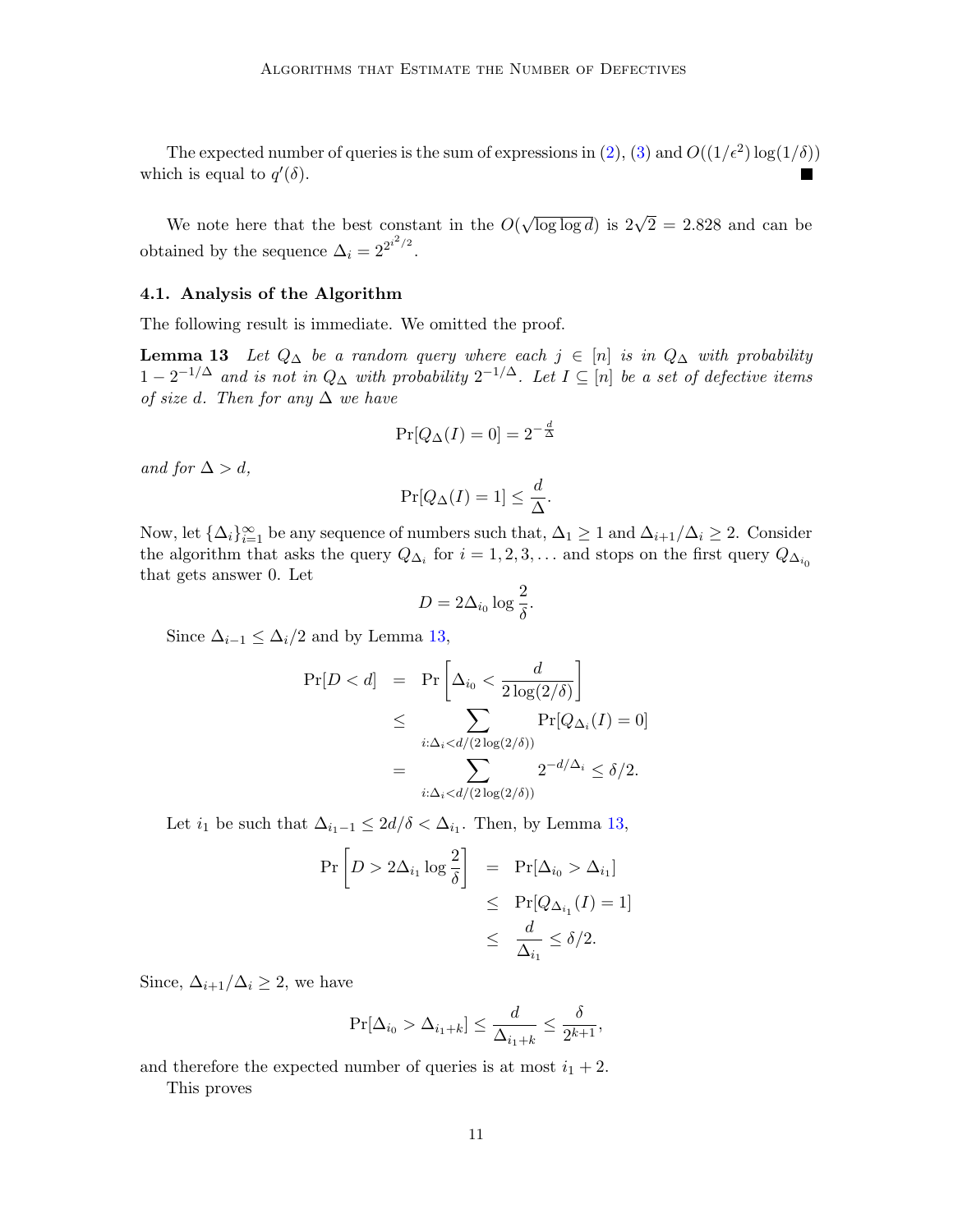**Lemma 14** Let  $\{\Delta_i\}_{i=1}^{\infty}$  be any sequence of numbers such that,  $\Delta_1 \geq 1$  and  $\Delta_{i+1}/\Delta_i \geq 2$ . Let i<sub>1</sub> be such that  $\Delta_{i_1-1} \leq 2d/\delta < \Delta_{i_1}$ . The above algorithm asks at most  $i_1 + 2$  queries in expectation and with probability at least  $1 - \delta$  outputs D that satisfies  $D \geq d$  and  $D \leq$  $2\Delta_{i_1} \log(2/\delta)$ .

Suppose we know some upper bound  $D^*$  on d. Let  $i_2$  be such that  $\Delta_{i_2} > D^*$ . The algorithm is also a Monte Carlo algorithm that asks at most  $i_2$  queries.

Now if we take  $\Delta_i = 2^{2^{i^2}}$  then  $i_1 \leq \sqrt{\log \log(2d/\delta)} + 1$  and

$$
\Delta_{i_1} \leq \left(\frac{2d}{\delta}\right)^{2^{2\sqrt{\log\log\frac{2d}{\delta}}+1}}
$$

.

Therefore

$$
d \le D \le 2\left(\frac{2d}{\delta}\right)^{2^{2\sqrt{\log\log\frac{2d}{\delta}}+1}}\log\frac{2}{\delta}.
$$

This gives the result in Theorem [12.](#page-8-1)

The randomized Monte Carlo algorithm is in Appendix B

# 5. Open Problems

The results in the table in Subsection [1.1](#page-1-0) suggest the following open problems:

- 1. Prove a lower bound  $\Omega((1/\epsilon^2) \log(1/\delta))$  or find an randomized algorithm that asks  $(1 - \delta) \log \log d + O((1/\epsilon) \log(1/\delta))$  queries in expectation. We note here that the lower bound obtained by the KL-divergence of an  $\epsilon$ -bias coin doesn't seem to work for this problem. First, because the answers of the oracle depend on the queries that is known to the algorithm and second because the algorithms we consider here are adaptive so the distribution of the answers can somehow be controlled by the algorithm.
- 2. Prove the lower bound  $\Omega(d)$  for number of queries in any randomized Monte Carlo algorithm when  $n \to \infty$ . A randomized Monte Carlo algorithm that asks  $O(d \log d +$  $d \log(1/\delta)$  queries follows from [\(Cheng,](#page-11-2) [2011\)](#page-11-2).

#### References

- <span id="page-11-1"></span>Chao L. Chen and William H. Swallow. Using group testing to estimate a proportion, and to test the binomial model. *Biometrics.*,  $46(4):1035-1046$ , 1990.
- <span id="page-11-2"></span>Yongxi Cheng. An efficient randomized group testing procedure to determine the number of defectives. Oper. Res. Lett., 39(5):352–354, 2011. doi: 10.1016/j.orl.2011.07.001. URL <https://doi.org/10.1016/j.orl.2011.07.001>.
- <span id="page-11-0"></span>Yongxi Cheng and Yinfeng Xu. An efficient FPRAS type group testing procedure to approximate the number of defectives. J. Comb. Optim., 27(2):302–314, 2014. doi: 10.1007/s10878-012-9516-5. URL <https://doi.org/10.1007/s10878-012-9516-5>.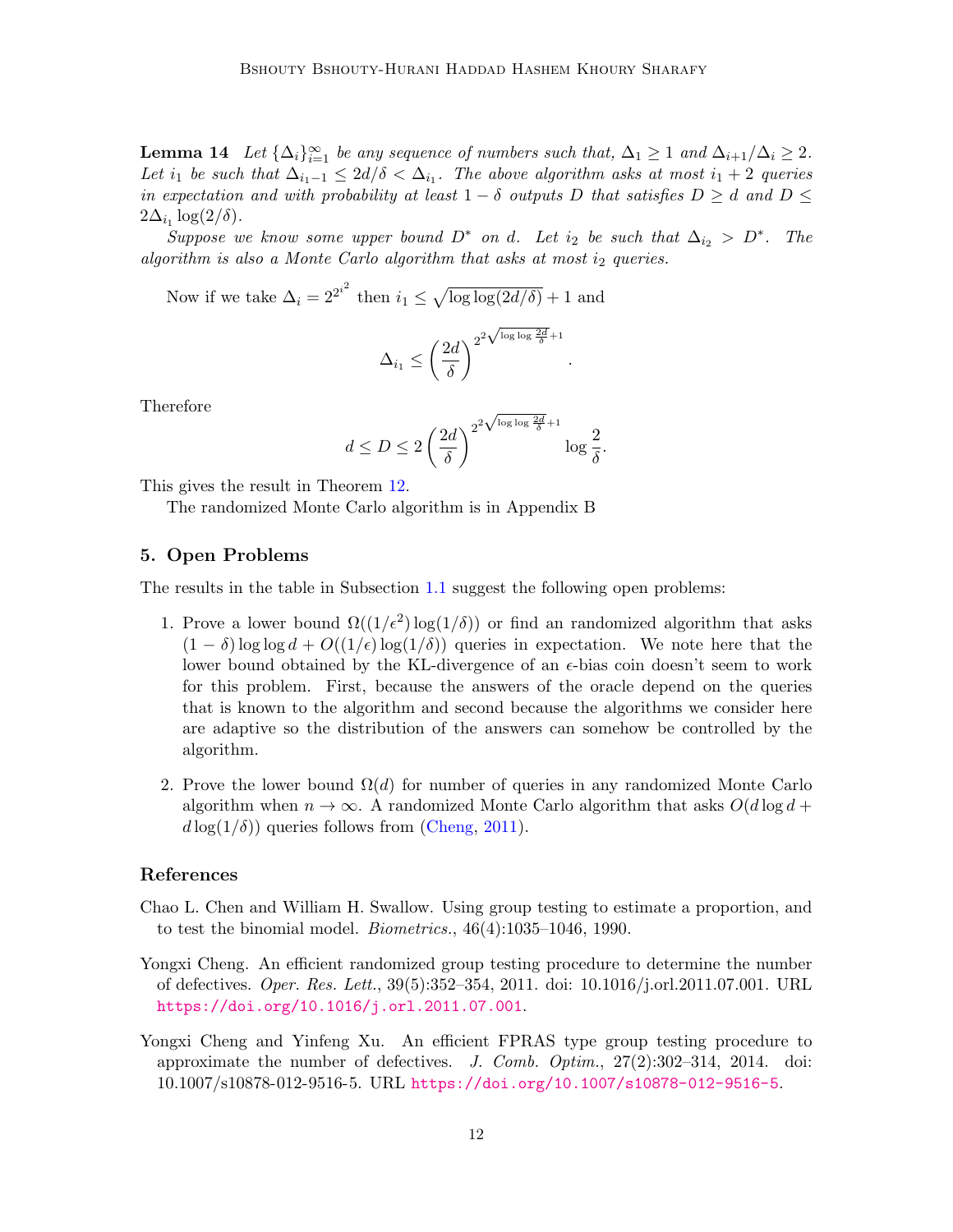- <span id="page-12-10"></span>Yongxi Cheng, Ding-Zhu Du, and Yinfeng Xu. A zig-zag approach for competitive group testing. INFORMS Journal on Computing, 26(4):677–689, 2014. doi: 10.1287/ijoc.2014. 0591. URL <https://doi.org/10.1287/ijoc.2014.0591>.
- <span id="page-12-11"></span>Yongxi Cheng, Ding-Zhu Du, and Feifeng Zheng. A new strongly competitive group testing algorithm with small sequentiality. Annals  $OR$ ,  $229(1):265-286$ ,  $2015$ . doi:  $10.1007/$ s10479-014-1766-4. URL <https://doi.org/10.1007/s10479-014-1766-4>.
- <span id="page-12-3"></span>Ferdinando Cicalese. Fault-Tolerant Search Algorithms - Reliable Computation with Unreliable Information. Monographs in Theoretical Computer Science. An EATCS Series. Springer, 2013. ISBN 978-3-642-17326-4. doi: 10.1007/978-3-642-17327-1. URL <https://doi.org/10.1007/978-3-642-17327-1>.
- <span id="page-12-2"></span>Graham Cormode and S. Muthukrishnan. What's hot and what's not: tracking most frequent items dynamically.  $ACM$  Trans. Database Syst., 30(1):249–278, 2005. doi: 10. 1145/1061318.1061325. URL <http://doi.acm.org/10.1145/1061318.1061325>.
- <span id="page-12-7"></span>Peter Damaschke and Azam Sheikh Muhammad. Bounds for nonadaptive group tests to estimate the amount of defectives. In *Combinatorial Optimization and Applications - 4th* International Conference, COCOA 2010, Kailua-Kona, HI, USA, December 18-20, 2010, Proceedings, Part II, pages 117–130, 2010a. doi: 10.1007/978-3-642-17461-2 10. URL [https://doi.org/10.1007/978-3-642-17461-2\\_10](https://doi.org/10.1007/978-3-642-17461-2_10).
- <span id="page-12-8"></span>Peter Damaschke and Azam Sheikh Muhammad. Competitive group testing and learning hidden vertex covers with minimum adaptivity. Discrete Math., Alg. and Appl., 2(3): 291–312, 2010b. doi: 10.1142/S179383091000067X. URL [https://doi.org/10.1142/](https://doi.org/10.1142/S179383091000067X) [S179383091000067X](https://doi.org/10.1142/S179383091000067X).
- <span id="page-12-0"></span>R. Dorfman. The detection of defective members of large populations. Ann. Math. Statist., pages 436–440, 1943.
- <span id="page-12-4"></span>D. Du and F. K Hwang. Combinatorial group testing and its applications. World Scientific Publishing Company., 2000.
- <span id="page-12-5"></span>D. Du and F. K Hwang. Pooling design and nonadaptive group testing: important tools for dna sequencing. World Scientific Publishing Company., 2006.
- <span id="page-12-9"></span>Moein Falahatgar, Ashkan Jafarpour, Alon Orlitsky, Venkatadheeraj Pichapati, and Ananda Theertha Suresh. Estimating the number of defectives with group testing. In IEEE International Symposium on Information Theory, ISIT 2016, Barcelona, Spain, July 10-15, 2016, pages 1376–1380, 2016. doi: 10.1109/ISIT.2016.7541524. URL <https://doi.org/10.1109/ISIT.2016.7541524>.
- <span id="page-12-1"></span>Edwin S. Hong and Richard E. Ladner. Group testing for image compression. *IEEE* Trans. Image Processing, 11(8):901–911, 2002. doi: 10.1109/TIP.2002.801124. URL <https://doi.org/10.1109/TIP.2002.801124>.
- <span id="page-12-6"></span>F. K. Hwang. A method for detecting all defective members in a population by group testing. Journal of the American Statistical Association, 67:605–608, 1972.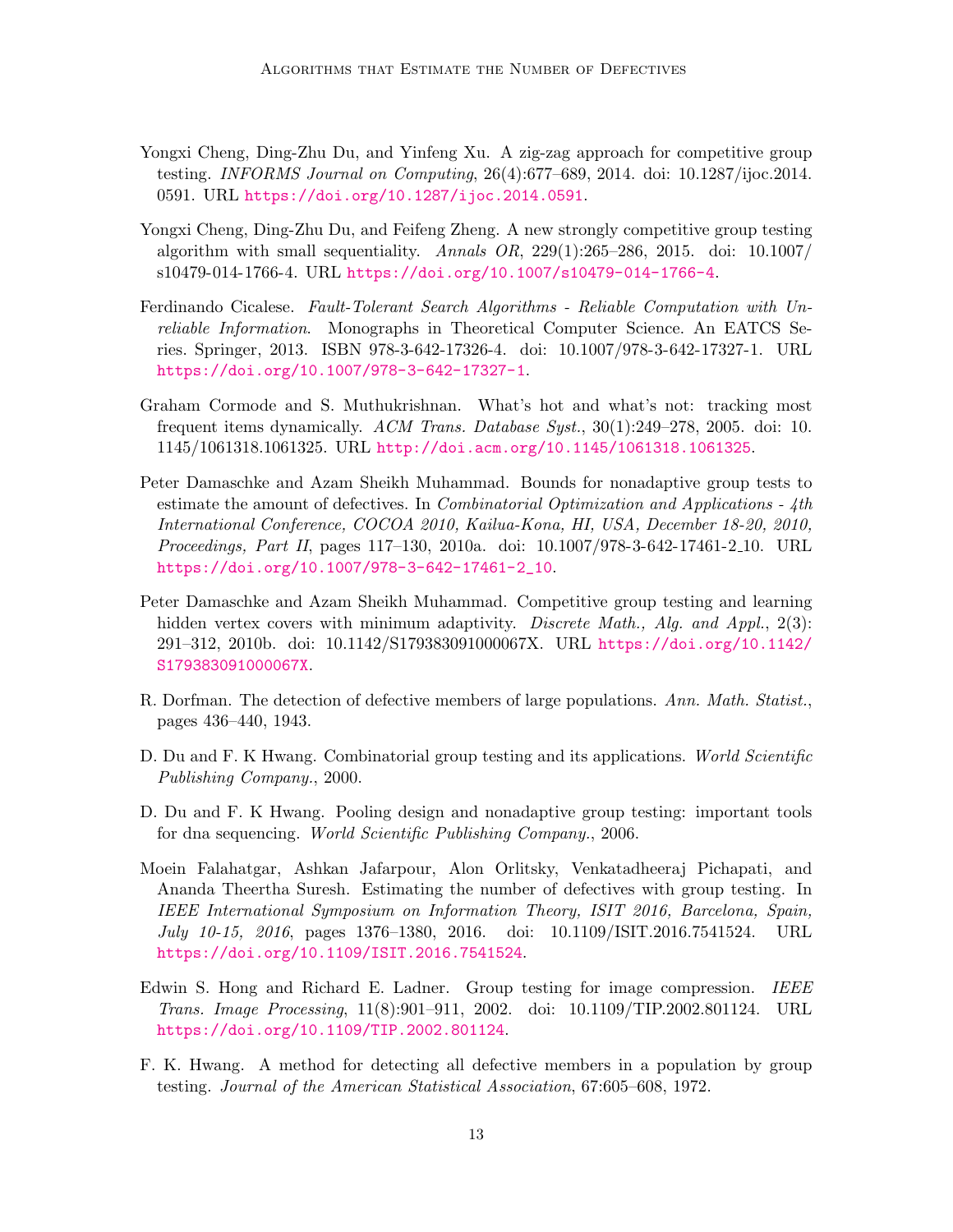- <span id="page-13-2"></span>William H. Kautz and Richard C. Singleton. Nonrandom binary superimposed codes. IEEE Trans. Information Theory, 10(4):363–377, 1964. doi: 10.1109/TIT.1964.1053689. URL <https://doi.org/10.1109/TIT.1964.1053689>.
- <span id="page-13-10"></span>Joseph L.Gastwirth and Patricia A.Hammick. Estimation of the prevalence of a rare disease, preserving the anonymity of the subjects by group testing: application to estimating the prevalence of aids antibodies in blood donors. Journal of Statistical Planning and Inference., 22(1):15–27, 1989.
- <span id="page-13-3"></span>C. H. Li. A sequential method for screening experimental variables. J. Amer. Statist. Assoc., 57:455–477, 1962.
- <span id="page-13-5"></span>Anthony J. Macula and Leonard J. Popyack. A group testing method for finding patterns in data. Discrete Applied Mathematics, 144(1-2):149–157, 2004. doi: 10.1016/j.dam.2003. 07.009. URL <https://doi.org/10.1016/j.dam.2003.07.009>.
- <span id="page-13-0"></span>Hung Q. Ngo and Ding-Zhu Du. A survey on combinatorial group testing algorithms with applications to DNA library screening. In Discrete Mathematical Problems with Medical Applications, Proceedings of a DIMACS Workshop, December 8-10, 1999, pages 171–182, 1999.
- <span id="page-13-6"></span>Dana Ron and Gilad Tsur. The power of an example: Hidden set size approximation using group queries and conditional sampling.  $CoRR$ , abs/1404.5568, 2014. URL [http:](http://arxiv.org/abs/1404.5568) [//arxiv.org/abs/1404.5568](http://arxiv.org/abs/1404.5568).
- <span id="page-13-11"></span>Jens Schlaghoff and Eberhard Triesch. Improved results for competitive group testing. Combinatorics, Probability & Computing,  $14(1-2):191-202$ , 2005. doi: 10.1017/ S0963548304006649. URL <https://doi.org/10.1017/S0963548304006649>.
- <span id="page-13-1"></span>M. Sobel and P. A. Groll. Group testing to eliminate efficiently all defectives in a binomial sample. Bell System Tech. J., 38:1179–1252, 1959.
- <span id="page-13-7"></span>William H. Swallow. Group testing for estimating infection rates and probabilities of disease transmission. Phytopathology, 1985.
- <span id="page-13-8"></span>Keith H. Thompson. Estimation of the proportion of vectors in a natural population of insects. Biometrics, 18(4):568–578, 1962.
- <span id="page-13-9"></span>S. D. Walter, S. W. Hildreth, and B. J. Beaty. Estimation of infection rates in population of organisms using pools of variable size. Am J Epidemiol.,  $112(1):124-128$ , 1980.
- <span id="page-13-4"></span>Jack K. Wolf. Born again group testing: Multiaccess communications. IEEE Trans. Information Theory, 31(2):185–191, 1985. doi: 10.1109/TIT.1985.1057026. URL [https:](https://doi.org/10.1109/TIT.1985.1057026) [//doi.org/10.1109/TIT.1985.1057026](https://doi.org/10.1109/TIT.1985.1057026).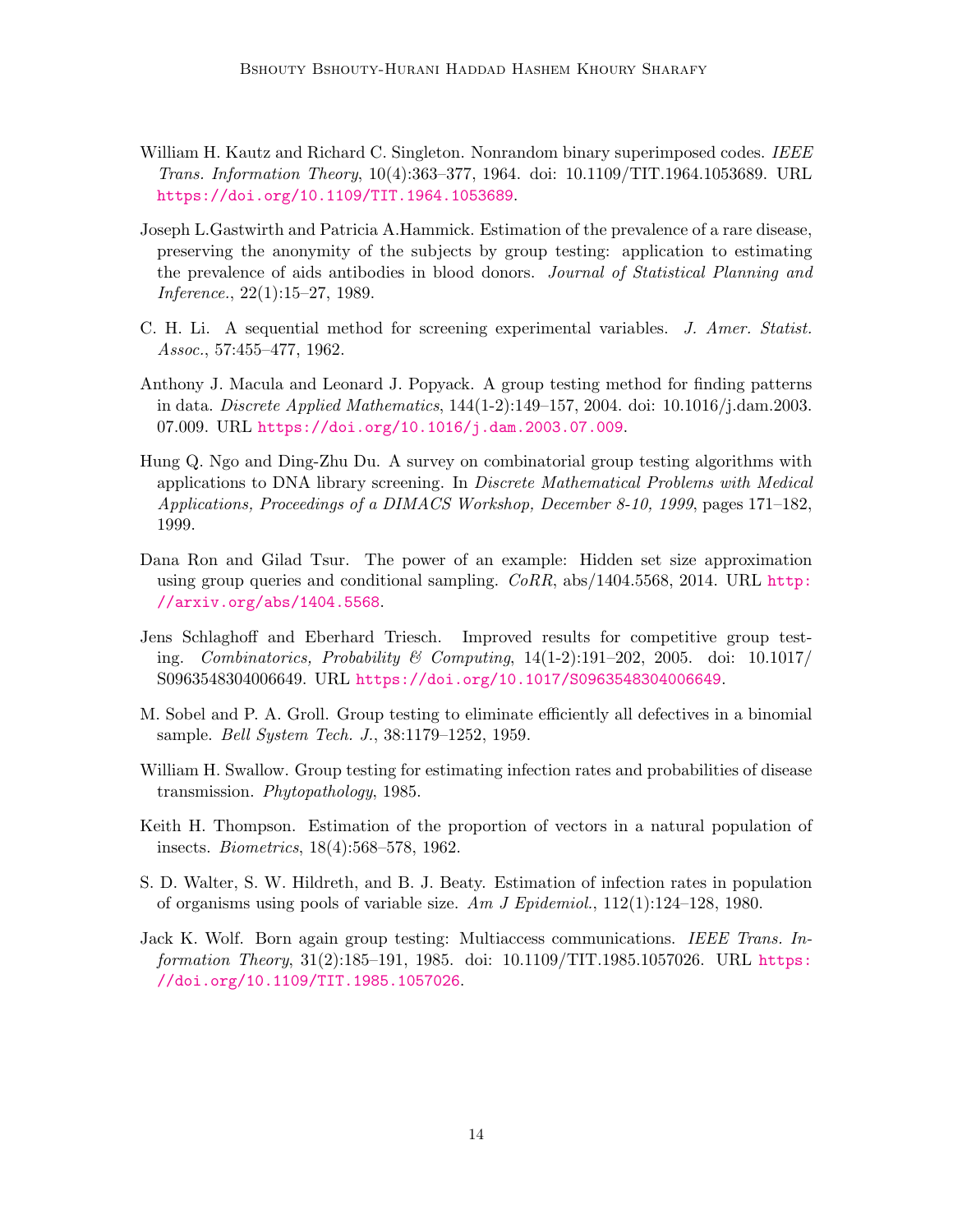# 6. Appendix A

In this Appendix we give the proof of Lemma [1,](#page-3-0) Theorem [6](#page-6-0) and a simple proof of Theorem [8.](#page-7-0) **Lemma [1](#page-3-0)** Let  $S = \{s_1, \ldots, s_N\}$  be a set of N distinct strings over  $\{0, 1\}$  such that no string is a prefix of another. Then, over the uniform distribution,

$$
\max_{s \in S} |s| \ge E(S) := \mathbf{E}_{s \in S}[|s|] \ge \log N.
$$

**Proof** The proof is by induction on N. For  $N = 1$  the set S with the smallest  $E(S)$  is when  $S = \{\lambda\}$  and  $E(S) = 0 = \log N$ . For  $N = 2$  the smallest  $E(S)$  is when  $S = \{0, 1\}$  and  $E(S) = 1 = \log N$ . Therefore, the statement of the lemma is true for  $N = 1, 2$ .

Consider a set S of size  $N > 2$ . Obviously,  $\lambda \notin S$ . Let  $w \in \bigcup_{i=0}^{\infty} \{0,1\}^i$  be the longest string that is a prefix of all the strings in S. For  $\sigma \in \{0,1\}$ , let  $S_{\sigma} = \{u \mid w \cdot \sigma \cdot u \in S\}$ . Let  $N_{\sigma} = |S_{\sigma}|$  for  $\sigma \in \{0, 1\}$ . Obviously,  $N_0 + N_1 = N$  and for each  $\sigma \in \{0, 1\}$ , no string in  $S_{\sigma}$  is a prefix of another (in  $S_{\sigma}$ ). Also,  $N_0, N_1 > 0$ , because otherwise, either w is not the longest common prefix of all the strings in S or  $w \in S$  is a prefix of another string in S. Let  $p = N_0/N$ . By the definition of  $E(S)$  and the induction hypothesis

$$
E(S) = |w| + 1 + \frac{N_0 E(S_0) + N_1 E(S_1)}{N}
$$
  
\n
$$
\geq 1 + \frac{N_0 \log(N_0) + N_1 \log(N_1)}{N}
$$
  
\n
$$
= 1 + \log(N) + p \log p + (1 - p) \log(1 - p) \geq \log(N).
$$

**Theorem [6](#page-6-0)** Let  $\epsilon < 1/2$  and  $\min(\epsilon^{\lambda}, 1/2) \ge \delta \ge 1/(2(n-1/\epsilon+1))$  where  $\lambda < 1$  is any constant. Let A be a randomized adaptive algorithm that estimates the number of defective items up to a multiplicative factor of  $1 \pm \epsilon$ . Algorithm A must ask at least

$$
\Omega\left(\frac{1}{\epsilon}\log\frac{1}{\delta}\right)
$$

expected number of queries.

**Proof** Let  $A(r)$  be a randomized algorithm that estimates the number of defective items up to a multiplicative factor of  $1 \pm \epsilon$  where r is the random seed of the algorithm. Then for  $|I| \in \{d, d+1\}$  where  $d = |1/\epsilon| - 2$ , it determines exactly  $|I|$  with probability at least  $1-\delta$ . Let  $X(I, r)$  be a random variable that is equal to 1 if  $A(\mathcal{O}_I, r) \neq |I|$  and 0 otherwise. Then for any  $I \subseteq [n], \mathbf{E}_r[X(I, r)] \leq \delta$ . Let  $m = |\tau/\delta| + d - 1 \leq n$  where  $\tau > \delta$  is a constant that will be determined later. Consider any  $J \subseteq [m], |J| = d$ . For any such J let

$$
Y_J(r) = X(J,r) + \sum_{i \in [m] \setminus J} X(J \cup \{i\}, r).
$$

Then for every  $J \subseteq [m]$  of size d,  $\mathbf{E}_r[Y_J(r)] \leq (m - d + 1)\delta \leq \tau$ . Therefore for a random uniform  $J \subseteq [m]$  of size d we have  $\mathbf{E}_r[\mathbf{E}_J[Y_J(r)]] = \mathbf{E}_J[\mathbf{E}_r[Y_J(r)]] \leq \tau$ . Let  $\eta > \tau$  be a constant that will be determined later. By Markov's inequality, for random  $r$ , with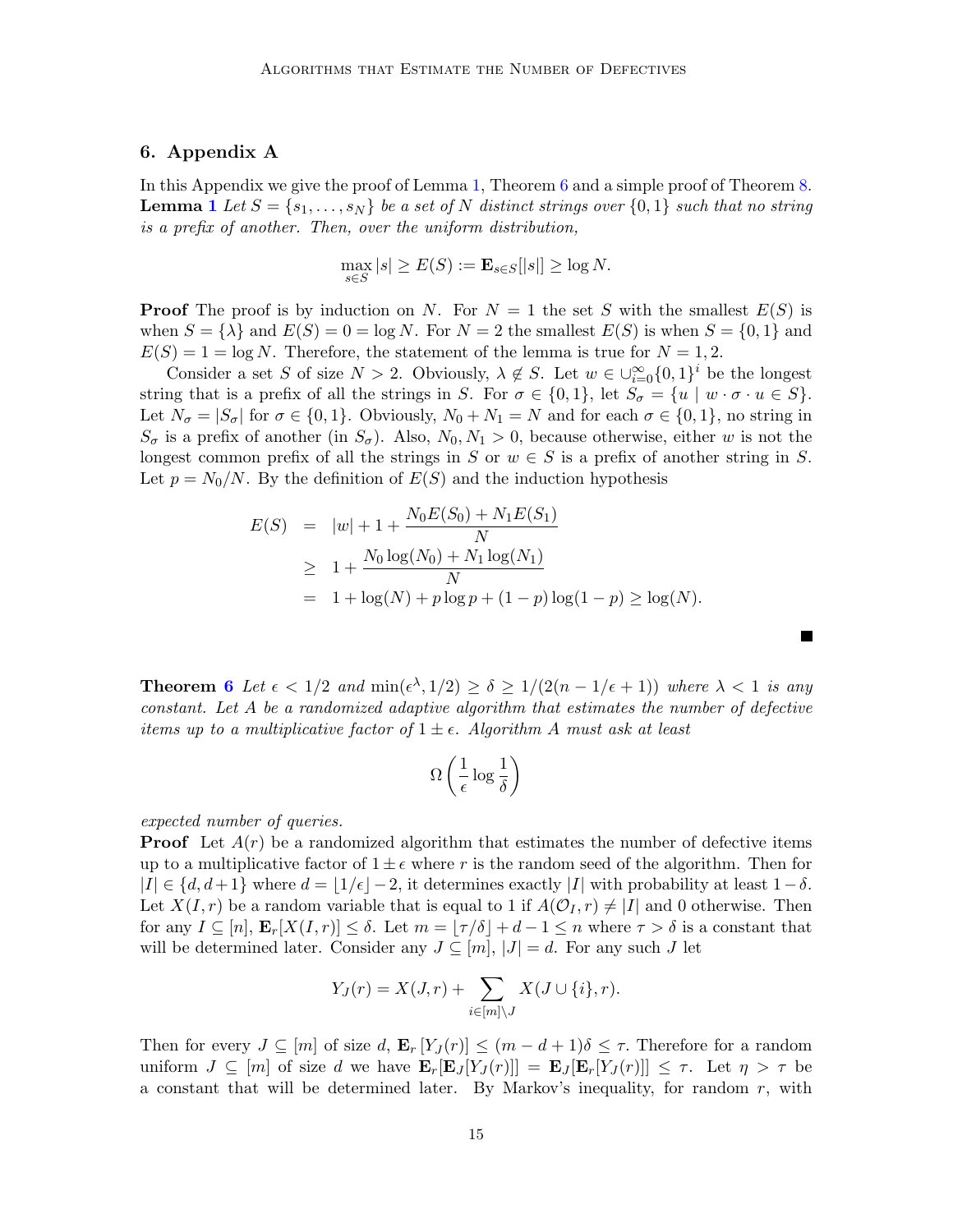probability at least  $1 - \tau/\eta$ , for at least  $1 - \eta$  fraction of the sets  $J \subseteq [m]$ , of size d,  $Y_J(r) = 0$ . Let R be the set of such r. Then  $\Pr_r[R] \geq 1 - \tau/\eta$ . Let  $r_0 \in R$ . Let  $C_{r_0}$  be the set of all  $J \subseteq [m]$ , of size d, such that  $Y_J(r_0) = 0$ . Then

$$
|C_{r_0}| \ge (1 - \eta) {m \choose d} = (1 - \eta) { \lfloor \tau / \delta \rfloor + d - 1 \choose d}.
$$

Consider the deterministic algorithm  $A(r_0)$ . As in Theorem [6,](#page-6-0) for every two distinct  $J_1, J_2 \in C_{r_0}$ , there is a query  $Q \in Q(A(r_0), \mathcal{O}_{J_1})$  such that  $Q(J_1) \neq Q(J_2)$ . Then by Lemma [3,](#page-4-1) the average-case query complexity of  $A(r_0)$  is at least

$$
\log|C_{r_0}| \geq \log(1-\eta) \binom{\lfloor \tau/\delta\rfloor + d - 1}{d} \geq d \log \frac{\tau}{d\delta} - \log \frac{1}{1-\eta}.
$$

Let  $Z(\mathcal{O}_I, r) = |Q(A(r), \mathcal{O}_I)|$ . We have shown that for every  $r \in R$ ,

$$
\mathbf{E}_{I \in C_r} [Z(\mathcal{O}_I, r)] \ge d \log \frac{\tau}{d\delta} - \log \frac{1}{1 - \eta}.
$$

Therefore for every  $r \in R$ ,

$$
\mathbf{E}_{I}[Z(\mathcal{O}_{I},r)] \geq \Pr[I \in C_{r}] \cdot \mathbf{E}_{I}[Z(\mathcal{O}_{I},r)|I \in C_{r}]
$$
  
 
$$
\geq (1-\eta) \left( d \log \frac{\tau}{d\delta} - \log \frac{1}{1-\eta} \right).
$$

Therefore

$$
\mathbf{E}_{I}\mathbf{E}_{r}[Z(\mathcal{O}_{I},r)] = \mathbf{E}_{r}\mathbf{E}_{I}[Z(\mathcal{O}_{I},r)]
$$
  
\n
$$
\geq \Pr[r \in R] \cdot \mathbf{E}_{r}[\mathbf{E}_{I}[Z(\mathcal{O}_{I},r)]|r \in R]
$$
  
\n
$$
\geq \left(1 - \frac{\tau}{\eta}\right)(1 - \eta)\left(d\log\frac{\tau}{d\delta} - \log\frac{1}{\eta}\right).
$$

Therefore there is I such that

$$
\mathbf{E}_{r}[Z(\mathcal{O}_{I},r)] \geq \left(1 - \frac{\tau}{\eta}\right)(1 - \eta)\left(d\log\frac{\tau}{d\delta} - \log\frac{1}{\eta}\right).
$$

Now for  $\eta = \sqrt{\tau} = 1/16$  we get

$$
\mathbf{E}_r[Z(\mathcal{O}_I,r)] = \Omega\left(\frac{1}{\epsilon}\log\frac{1}{\delta}\right).
$$

We now give a simple proof of Theorem [8.](#page-7-0)

**Theorem [8](#page-7-0)** Let A be a randomized adaptive algorithm that estimates d up to multiplicative factor of  $1/4$  with probability at least  $1 - \delta$ . The expected number of queries of A is at least

$$
(1 - \delta)(\log \log d - \log \log \log d - 2)
$$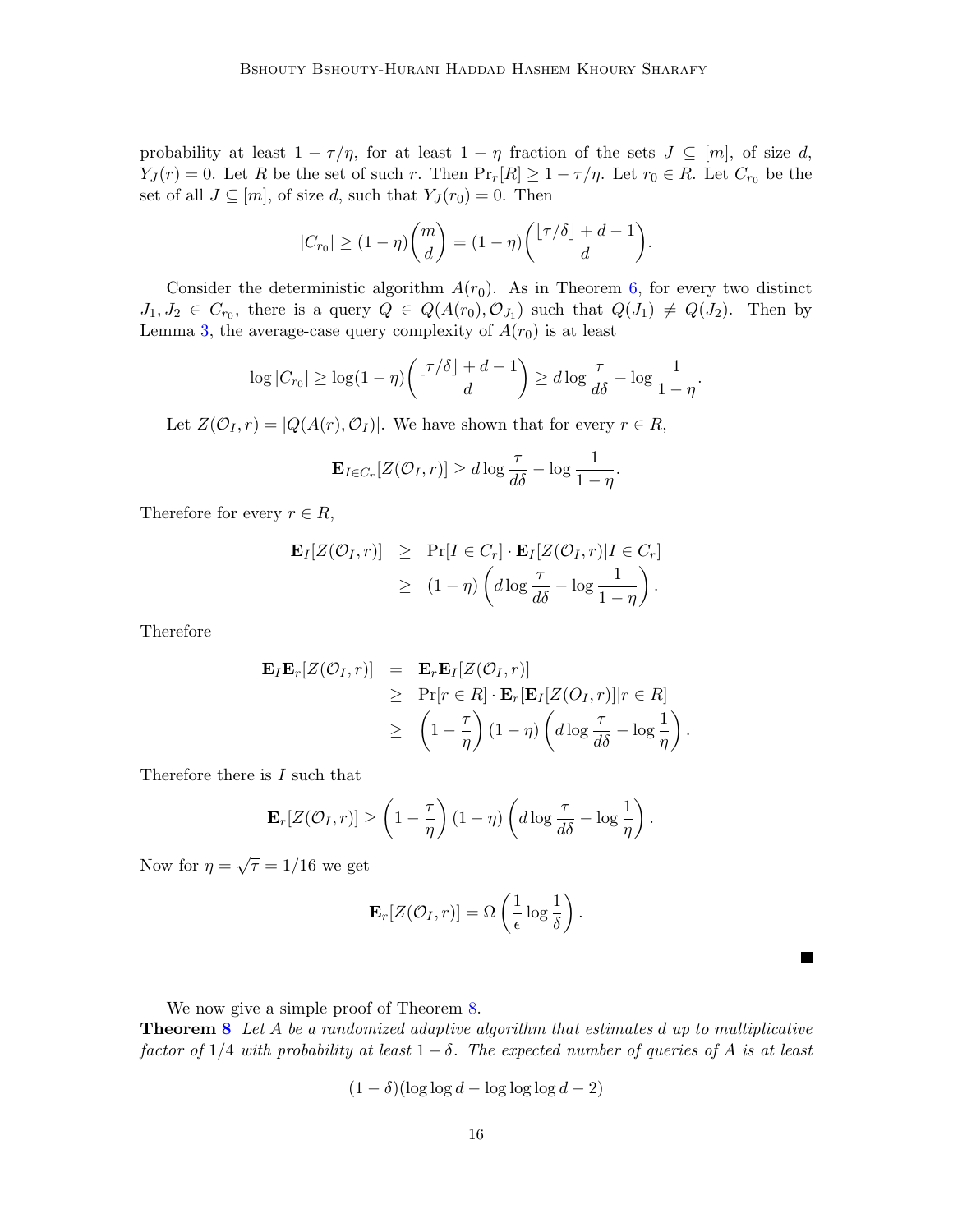**Proof** Let  $A(r)$  be an adaptive algorithm that estimates d up to a multiplicative factor of 1/4 with probability at least  $1 - \delta$ . Let  $q(d)$  be the expected number of queries of  $A(r)$ . Define a sequence of sets  $I_1 = [1], I_2 = [2], \ldots, I_t = [2^t]$  where  $2^t \leq d$  and  $2^{t+1} > d$ . Then  $t = |\log d|$ . We restrict the inputs of A to be only  $I_j$  for some  $j = 1, \ldots, t$  and force A to halt if it asks more than  $q(d)/(1 - \delta - \eta)$  queries where  $\eta > 0$  will be determined later. This new algorithm, denoted by  $B$ , is a Monte Carlo algorithm that finds exactly the size of  $I_j$  with probability at least  $1 - (\delta + (1 - \delta - \eta)) = \eta$  and asks at most  $q(d)/(1 - \delta - \eta)$ queries. Therefore by Theorem [3](#page-7-1) (see [\(1\)](#page-7-2)),  $q(d)/(1 - \delta - \eta) \ge \log \log d + \log \eta$  and therefore for  $\eta = (\ln 2)(1 - \delta)/\log \log d$  we get

$$
q(d) \ge (1 - \delta - \eta)(\log \log d + \log \eta)
$$
  
 
$$
\ge (1 - \delta)(\log \log d - \log \log \log d - 2).
$$

# 7. Appendix B: A Randomized Monte Carlo Algorithm

In this section we give a randomized Monte Carlo algorithm.

In Lemma [14,](#page-10-1) if we take the sequence  $\Delta_1 = 1$  and  $\Delta_i = 2^{\Delta_{i-1}}$  then  $\Delta_{i_1} \leq 2^{2d/\delta}$ , the expected number of queries is  $\log^*(d/\delta)$  and the output D satisfies

$$
d \leq D \leq 2^{2d/\delta + 1} \log \frac{2}{\delta}.
$$

The advantage of this algorithm is that, by Lemma [14,](#page-10-1) it is also a randomized Monte Carlo algorithm that asks at most  $i_2 = \log^* n$  queries. Now we can narrow the range and keep the worst case query complexity small by choosing the sequences  $\Delta_i = 2^{2^{2^{2}}i}$  then  $\Delta_i = 2^{2^{2^i}}$  then  $\Delta_i = 2^{2^{i^2}}$  and then running the last 3 stages of the algorithm by Falahatgar et al. [\(Falahatgar et al.,](#page-12-9) [2016\)](#page-12-9).

The following table gives the parameters in each stage.

| $\Delta_i =$        | $\imath_1$                         | D*                                                                 | $\Delta_{i_1}$<br>$=$ $\frac{1}{2 \log(2/\delta)}$                               | $i_{2}$                         |
|---------------------|------------------------------------|--------------------------------------------------------------------|----------------------------------------------------------------------------------|---------------------------------|
| $2^{\Delta_{i-1}}$  | $\log^*(d/\delta)$                 | $\boldsymbol{n}$                                                   | $2^{2d/\delta}$                                                                  | $\log^* n$                      |
| $2^{2^{2^{2^{i}}}}$ | $\log^{[4]} \frac{2d}{\delta} + 1$ | $2^{2d/\delta+1}\log\frac{2}{\delta}$                              | $2^{2^{(\log^{[3]}\frac{2d}{\delta})^2}}$                                        | $\log^{[3]} \frac{2d}{\delta}$  |
| $2^{2^{2^{i}}}$     | $\log^{[3]} \frac{2d}{\delta} + 1$ | $2^{2^{(\log^{[3]}\frac{2d}{\delta})^2}+1}\log^{\frac{2}{\delta}}$ | $2(\log \frac{2d}{\delta})^2$                                                    | $2\log^{[4]} \frac{2d}{\delta}$ |
| $2^{2^{i^2}}$       | $\log^{[2]} \frac{2d}{\delta} + 1$ | $2^{(\log \frac{2d}{\delta})^2+1} \log \frac{2}{\delta}$           | $\int \left(\frac{2d}{\delta}\right)^{2} \sqrt{\log \log \frac{2d}{\delta}} + 1$ | $\log^{[3]} \frac{2d}{\delta}$  |
|                     | F11                                | $\Gamma$ $\Gamma$ $\Gamma$ $\Gamma$ $\Gamma$ $\Gamma$ $\Gamma$     | $F \rightarrow 1$                                                                |                                 |

Here  $\log^{k} n = \log \log^{k-1} n$  and  $\log^{1} n = \log n$ .

This gives the following result.